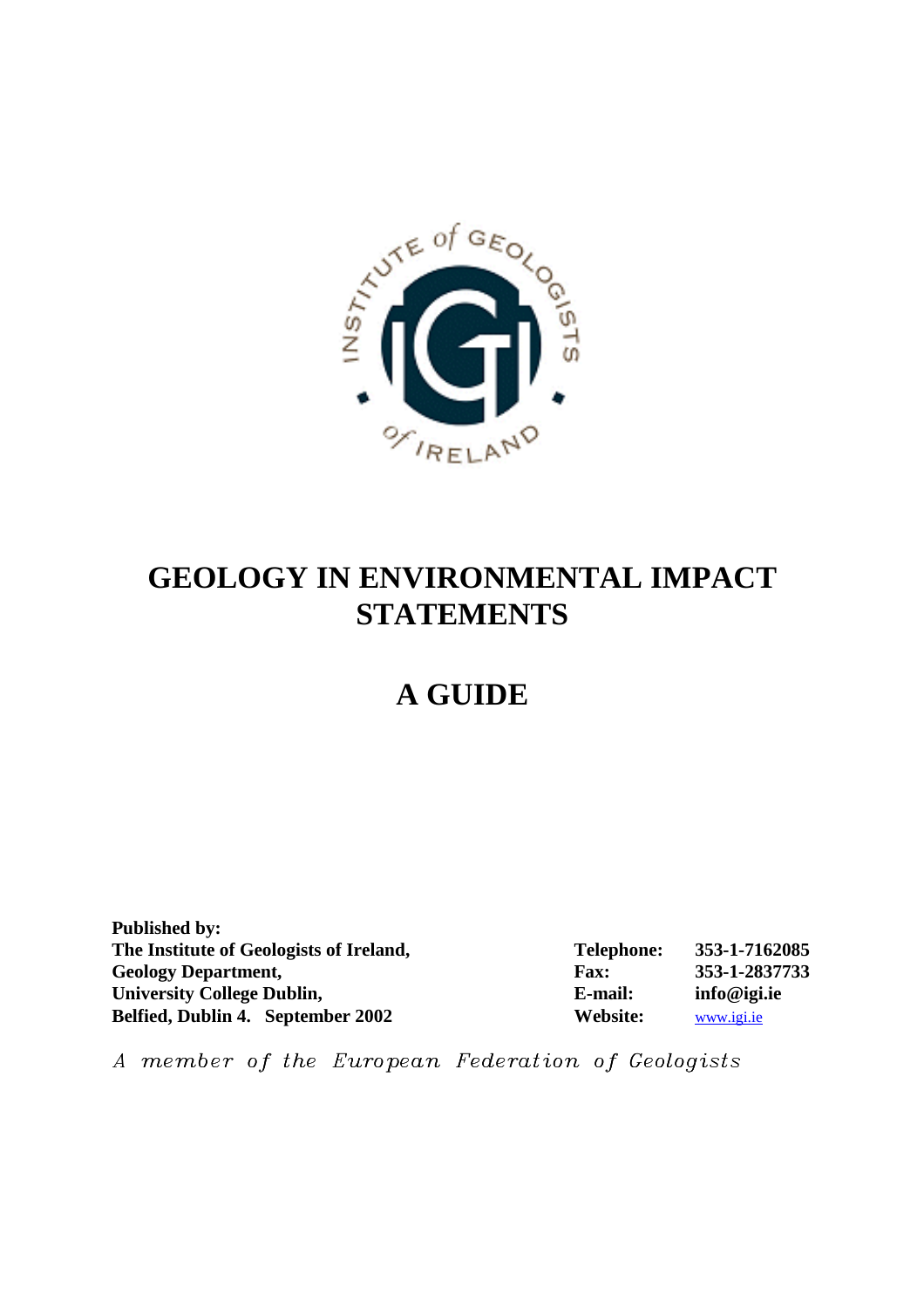

# MISSION STATEMENT

To promote and advance the science of geology and its professional application in all disciplines, especially the geosciences, and to facilitate the exchange of information and ideas in relation to geology.

To require its members to uphold, develop and maintain the highest professional standards in the practice of their profession, as described in the Institute's Code of Ethics and Conduct.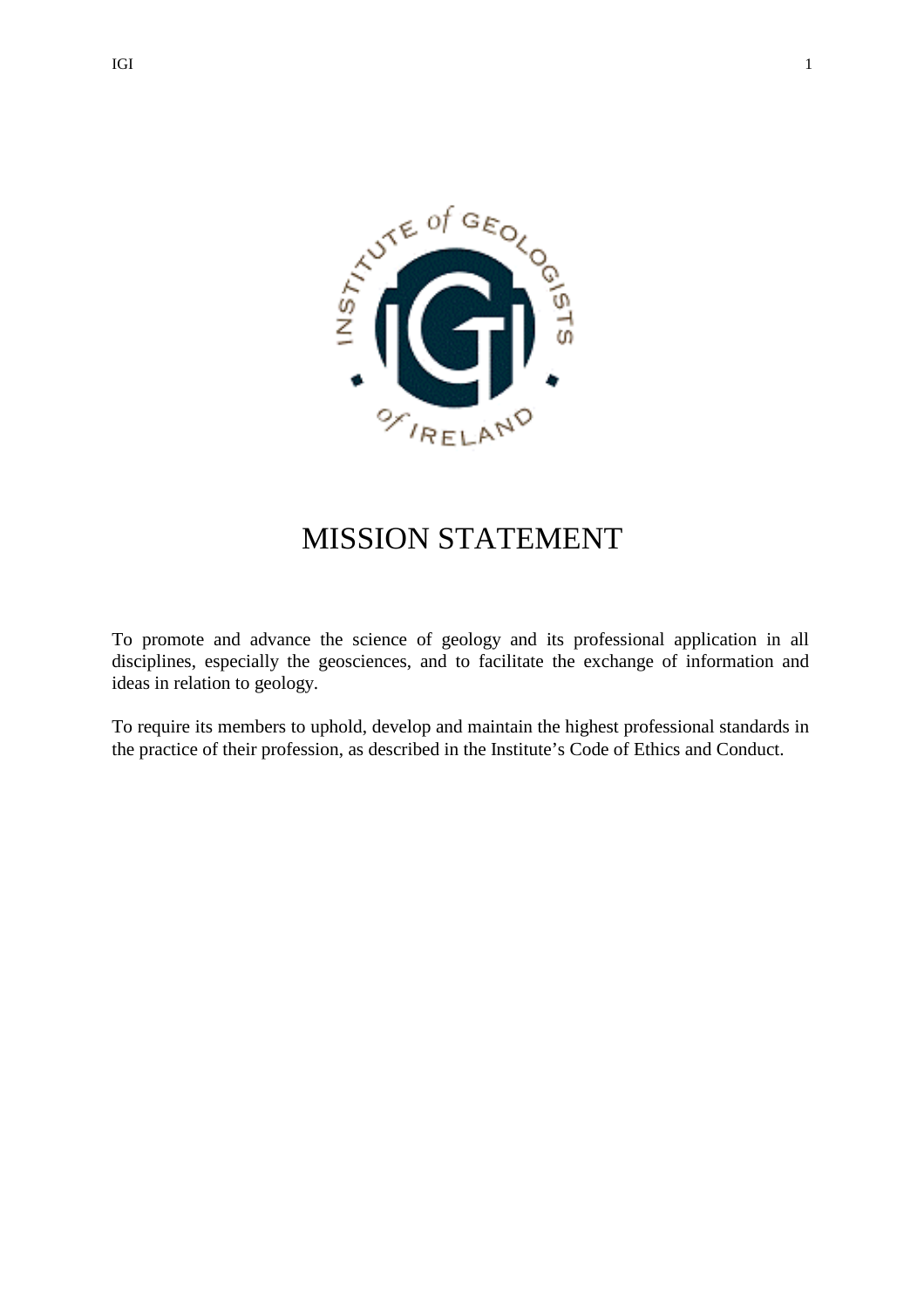# **TABLE OF CONTENTS**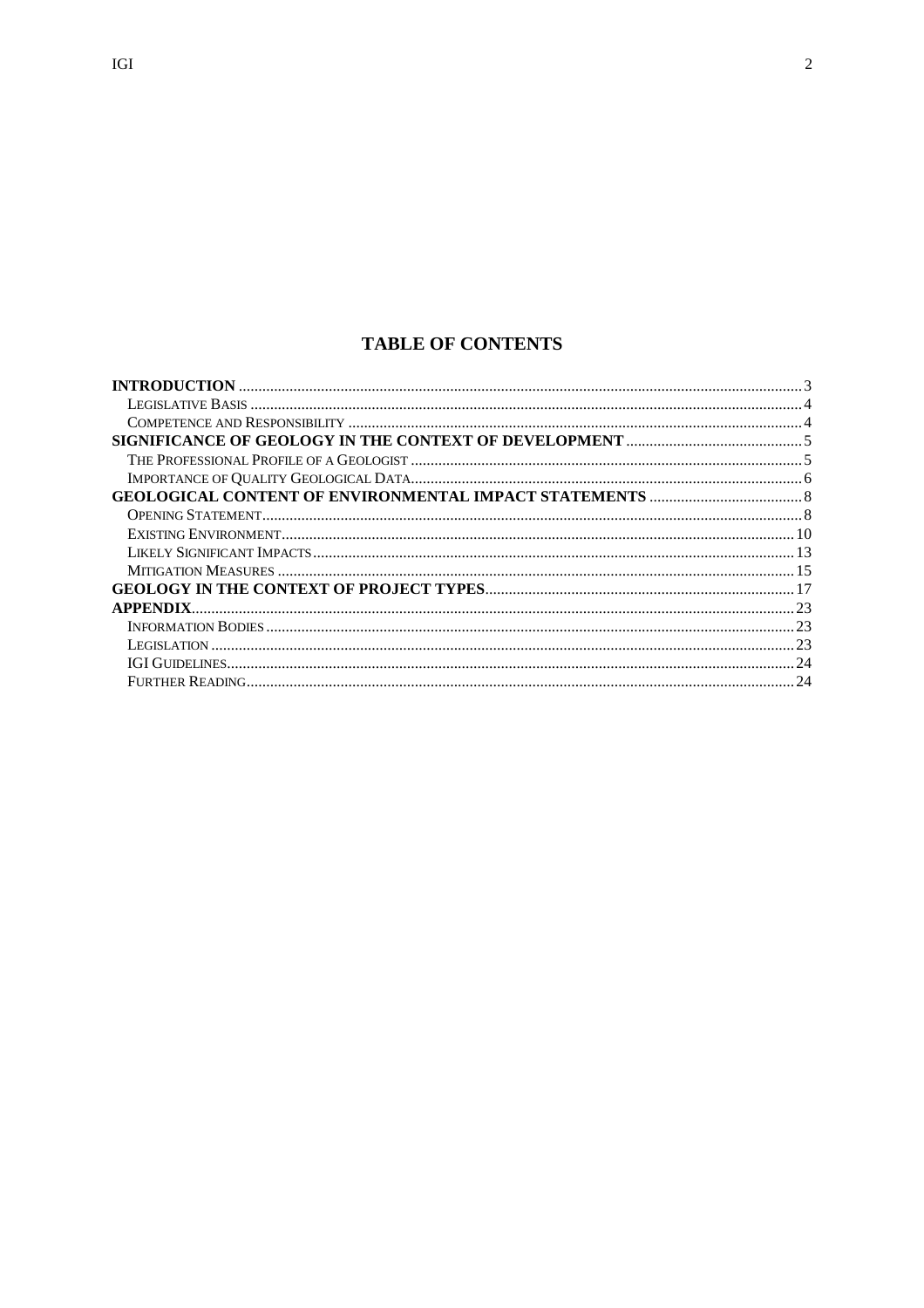# **INTRODUCTION**

The Institute of Geologists of Ireland ("IGI") was formed in 1999 to promote the science and profession of geology in Ireland and, *inter alia*, to raise the awareness of the importance of geology to society. The Institute has strict professional membership requirements, which entitle its members to use the title PGeo. It requires and assists its members to uphold, develop and maintain the highest professional standards in the practice of their profession. It has been recognised as the self-regulating body for professional geologists practising in Ireland.

The IGI considers that, in many cases, Environmental Impact Statements ("EISs") do not deal satisfactorily with geological aspects of developments, and usually do not involve a professional geologist. This may, in part, be due to the fact that 'geology' is not listed as an issue to be dealt with in the existing legislation (Second Schedule of the 1999 EC (EIA) Regulations (S.I. No. 93 of 1999) which identifies 'Human Beings; Flora; Fauna; Soil; Water; Air; Climate; Landscape; Interaction of the foregoing; Material Assets; and Cultural Heritage' as issues to be addressed. Guidance produced by the EPA attempts to remedy this deficiency by including 'geology' and 'aquifers' under 'soils', while groundwater issues are to be discussed under 'Water' (*Guidelines on the information to be contained in Environmental Impact Statements*, March 2002).

The IGI is promulgating these guidelines to assist those involved in the preparation and assessment of EISs and to assist in having the subject of geology dealt with adequately and in an appropriate manner.

Geology is important for most types of development, in that they are either built on, or have foundations in geological deposits, utilise (natural) geological materials, or have the potential to pollute or sterilise other natural resources.

The IGI believes that the development of specific geological guidelines will serve to clarify and improve the content and quality of EISs as well as enhancing public confidence in them. To this end an IGI Working Group has reviewed the geological content of EISs and developed Guidelines to assist practitioners in how geological issues should be addressed in the context of a proposed development.

This document is intended to complement the Environmental Protection Agency's guidance (*Guidelines on the information to be contained in Environmental Impact Statements, March 2002*). It elaborates on the geological issues for each topic (Human Beings, Soils, etc.) under the headings:

- Existing Environment
- Likely Significant Impacts
- Mitigation Measures

The geological details listed in this document cover a variety of projects, covering a range of complexity. Projects of lesser complexity will require less information. The amount of detail provided should reflect the circumstances of each project.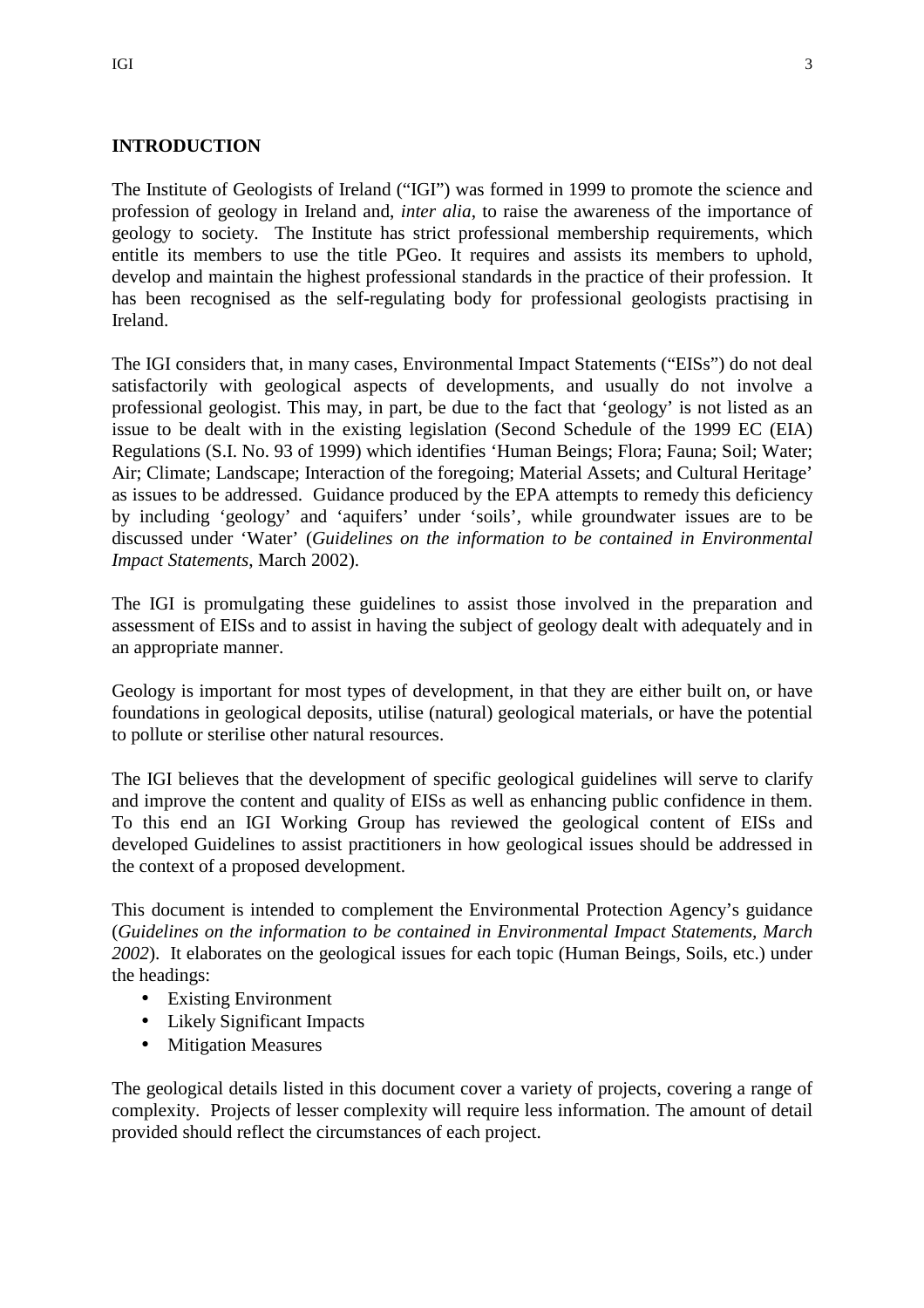## **LEGISLATIVE BASIS**

The requirement for the carrying out of an Environmental Impact Assessment (EIA) is set out in European (EU Directive 85/337/EC) and has been adopted in national legislation under S.I. 349 of 1989, S.I. 84 of 1994 and S.I. 93 of 1999.

The legislation identifies the type and scale of development requiring an EIA as well as the minimum requirements in relation to the content of the associated EIS.

These IGI Guidelines acknowledge that the level of geological detail required is dependent on the nature of the development, its potential impact and associated mitigation measures. The guidelines are intended to provide practical advice in relation to the geological aspects only and do not replace any of the legislative requirements.

A listing of the current relevant legislation is given in the Appendix.

## **COMPETENCE AND RESPONSIBILITY**

In addition to the guidelines on the drafting and assessment of EISs the IGI considers that there should be an emphasis on the quality of the investigation, interpretation and assessment of the geological data submitted as part of an EIS. To achieve high standards in geological reporting (as well as in other specialised areas) the IGI considers that there should be a requirement that a 'Competent Person' sign off each specialised report.

In many instances preparation of an EIS is a team effort. Where there is a clear division of responsibilities within a team, each member should accept responsibility for his or her particular contribution. It is also important that:

- The person with overall responsibility for an EIS, which has been prepared in whole or in part by others, should be satisfied that the work of the other contributors is acceptable.
- The professional geologist should be satisfied that the information in the geological report(s) is faithfully reflected in the final composite EIS (i.e. after any editing), including the Non-technical Summary.
- $\blacksquare$  The compiler of the final report(s) should ensure that each contributor has read and approved his/her contribution as reproduced in its final edited form.  $\frac{1}{1}$

 $\overline{a}$ 

<sup>&</sup>lt;sup>1</sup> A Competent Person in the area of geology should be a professional member of the Institute of Geologists of Ireland, i.e. PGeo (Ireland), or an equivalent professional organisation e.g. EurGeol (Europe), CGeol (UK), CPG (USA), PGeo (Canada), etc. This will ensure that the work is carried out by a Competent Person with a minimum of five years experience relevant to the issues which are being reported.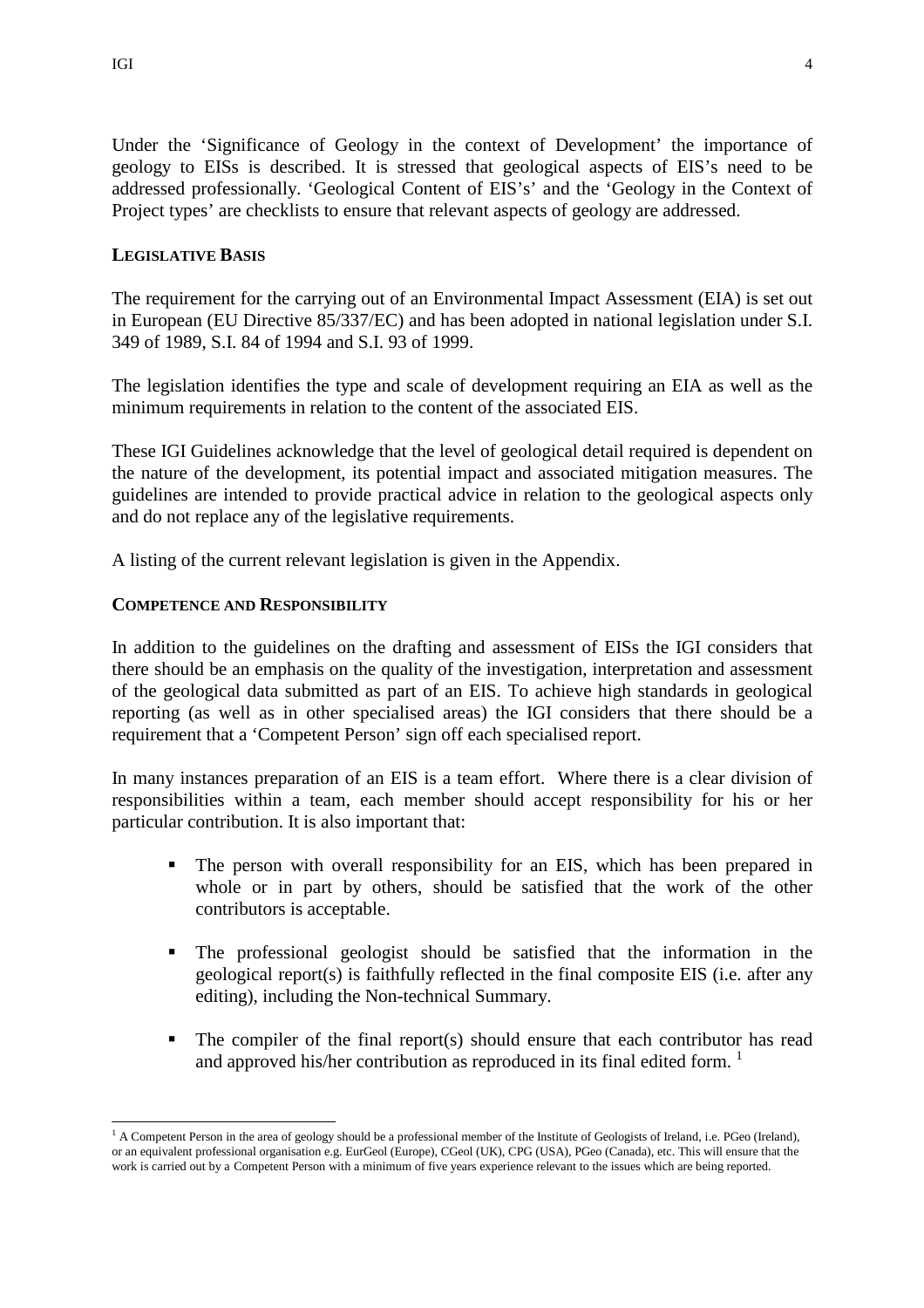#### IGI 5

## **SIGNIFICANCE OF GEOLOGY IN THE CONTEXT OF DEVELOPMENT**

### **THE PROFESSIONAL PROFILE OF A GEOLOGIST**

Much of today's geological practice affects the health, safety and welfare of the public, the environment, the economy and the feasibility of engineered works.

The roles and expertise of the geologist are many and varied. Geologists are the experts in the discovery of raw materials that underpin and sustain modern life, such as oil and gas, base and precious metal ores and construction materials. Engineering geologists evaluate the natural conditions necessary for the safe construction and operation of roads, railways, high rise buildings, industrial complexes, dams and earthworks generally. Hydrogeologists and environmental geologists are responsible for finding, and advising on the protection of, water supplies, and for locating sites for the safe containment of wastes, be they hazardous or nonhazardous.

Geologists, whatever their specialisations, are frequently asked to provide information that will enable plans and decisions to be made that directly affect the future economic success and safety of a specific project. Commonly geologists work in conjunction with engineers to ensure the safety of structures. Most activities that require geological advice are closely connected directly, or indirectly, to the environment. Mining, quarrying, construction, development of water resources and waste disposal are just a few examples of activities that may significantly change the landscape and the quality and way of life of local inhabitants and in which the geologist has an important role. It is essential in fulfilling this role that the professional work of the geologist is always of the highest technical standard.

As well as the general fields of activity listed above geologists are likely to be experienced in specific fields of activity:

The exploration for, and utilisation, of natural resources including metalliferous minerals, non-metalliferous minerals, water supply and water management, energy and other natural resources.

Environmental management, environmental risk assessments, preparation of environmental impact statements and assessment, soil conservation and protection of natural environments.

Examination of past and present geological processes related to the development of earth history.

Management and prediction of geological hazards and avoidance of environmental problems in the future.

Evaluation of human activity directly affecting and necessarily modifying the natural habitat through the construction of buildings, communication links, dams, underground excavations etc. Such activities can have a profound and irreversible effect on the use of indigenous natural resources, on the environment in general and on geology in particular for example dewatering, polluting discharges, underground storage, and land-use.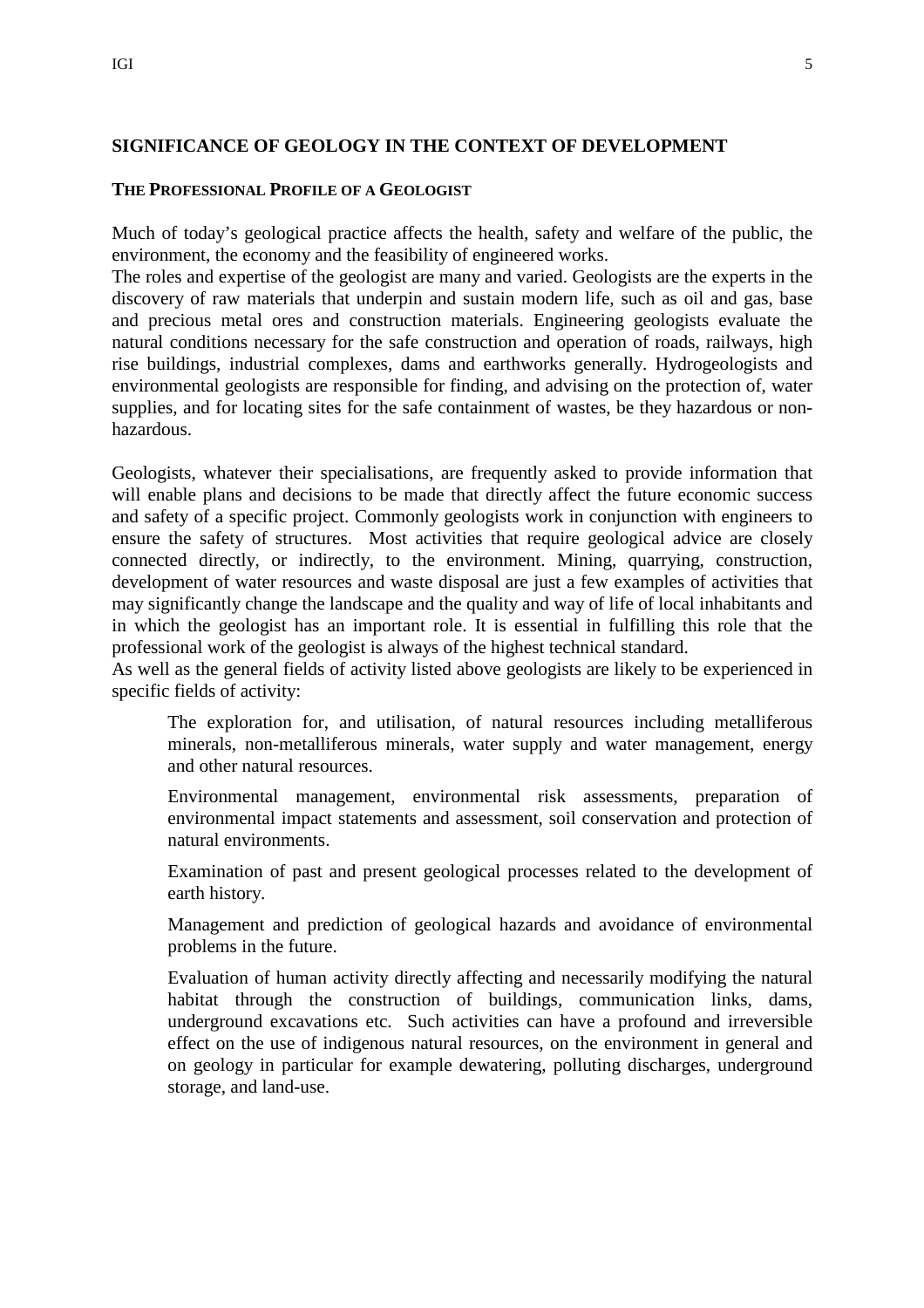### **IMPORTANCE OF QUALITY GEOLOGICAL DATA**

Given the increasing stress on the Earth's ecosystems it is essential that the data, interpretations and advice provided by the profession be of the highest technical standard. Too often there are examples where this is not the case, where unqualified or inexperienced personnel are contracted to complete the studies, where unqualified personnel 'sign off' on the studies, and indeed examples where the necessary studies have not even been commissioned.

There are many examples of hazards where quality geological input would minimise risks to life, property and environment. Examples include:

**Water Supply and Quality**: Groundwater is an important natural resource in the State and accounts for 20 to 25 per cent of drinking water supplies, with the proportion rising to 90 per cent in rural areas (DELG/EPA/GSI 1999). A very large number of groundwater supply sources exist, with at least 100,000 in use (DELG/EPA/GSI 1999). However, only a small proportion of the available groundwater resource is currently being used. In general, in Ireland the majority of private groundwater supplies are untreated. This heightens the need for aquifer and source protection and the treatment of groundwater to ensure that the quality of drinking water conforms to the requirements of the Drinking Water Regulations (SI No. 81 of 1988). Additionally, as groundwater may ultimately discharge from an aquifer as base or spring flow to rivers, wetlands, estuaries, quarries or springs, the latter may be affected adversely if such discharge is polluted (*McGarrigle et al. 2002 Water Quality in Ireland 1998 - 2000. Environmental Protection Agency, Wexford*).

**Waste Disposal**: Ireland currently produces approximately 7 million tonnes of solid waste plus in excess of 65 million tonnes of varied agriculture wastes and sewage sludges. The solid waste is generally disposed off in landfill sites and most of the agriculture wastes and sewage sludges are disposed off by spreading on landbanks. All waste disposal has the potential to pollute elements of the environment, particularly surface and groundwaters. Thus to protect the environment it is imperative that comprehensive geoscientific and engineering investigations are carried out during the appraisal and selection of areas for the construction of waste disposal facilities or landbanks for waste spreading.

**Land Use**: Economic and social pressures dominate the planning of land use, although environmental factors are increasingly important. Decision-makers have tended to ignore geological factors, partly because the relevant information is either not readily available, or is presented in such a manner that it is poorly understood. In reality land-use issues are a complex inter-play of factors relating to resources and building materials, changing water tables, pollution, waste disposal, and overexploitation of the coastal zone. If our planning system is to be effective we have to consider the total picture, and not just individual component parts. Thus it is essential that geological expertise be involved in the planning process.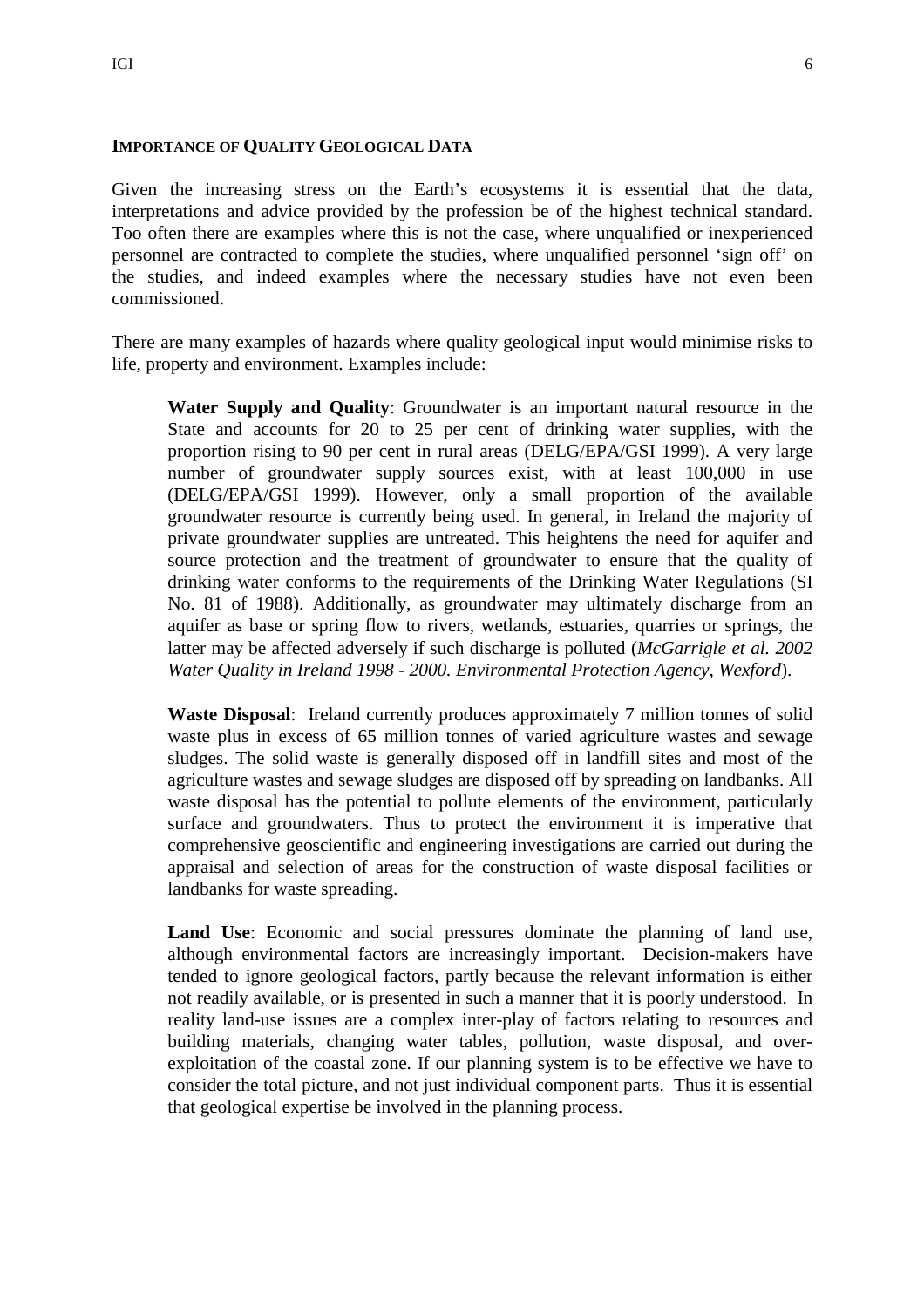**Coastal Erosion**: The natural balance between sea and land is not static, but is constantly changing with net accretion or retreat of land. Because these coastal zones are of such great socio-economic importance they have been traditionally protected by so-called "hard defences". Increasingly however it is being realised that more integrated scientific approach is required, and that "soft defences" may be more environmentally sensitive and more sustainable in the longer term. Design of such systems will be feasible only when there is a sound basic knowledge of geological and ecological factors.

**Flooding:** Floods are one of the most common natural hazards that impact on human activity and the environment, with possible resultant loss of life and extensive damage to property. The geology of a river's catchment area is an important factor in assessing the risk of flooding, and in designing systems to minimise that risk. As an example, the flooding of recent years in east Co. Galway is intimately related to the karstic nature of the limestone bedrock.

**Land Subsidence**: This is a well-documented problem in many European states, particularly those with significant limestone or evaporite bedrock, where groundwater dissolves the rock, leading to cavities, and eventual collapse. Modern geophysical techniques and geological mapping can provide timely information for remediation, planning and investment decisions affecting infrastructure.

**Radon**: Radon is a radioactive gas produced in the decay of the  $U^{238}$  present in a range of rock types. In some buildings this gas can accumulate to concentrations that pose significant risk to health. For example, long term exposure can result in lung and other cancers.

**Mining and Quarrying:** Ireland has a long history of mining going back to the bronze age. In the last few decades Ireland has been the largest zinc producer in Europe. As well as our zinc mining industry, which is worth approximately  $\epsilon$ 200m, there is a thriving aggregate industry. Detailed geological examination is required for these projects to assess the resource, ground stability and safety, long term restoration and impact on groundwater.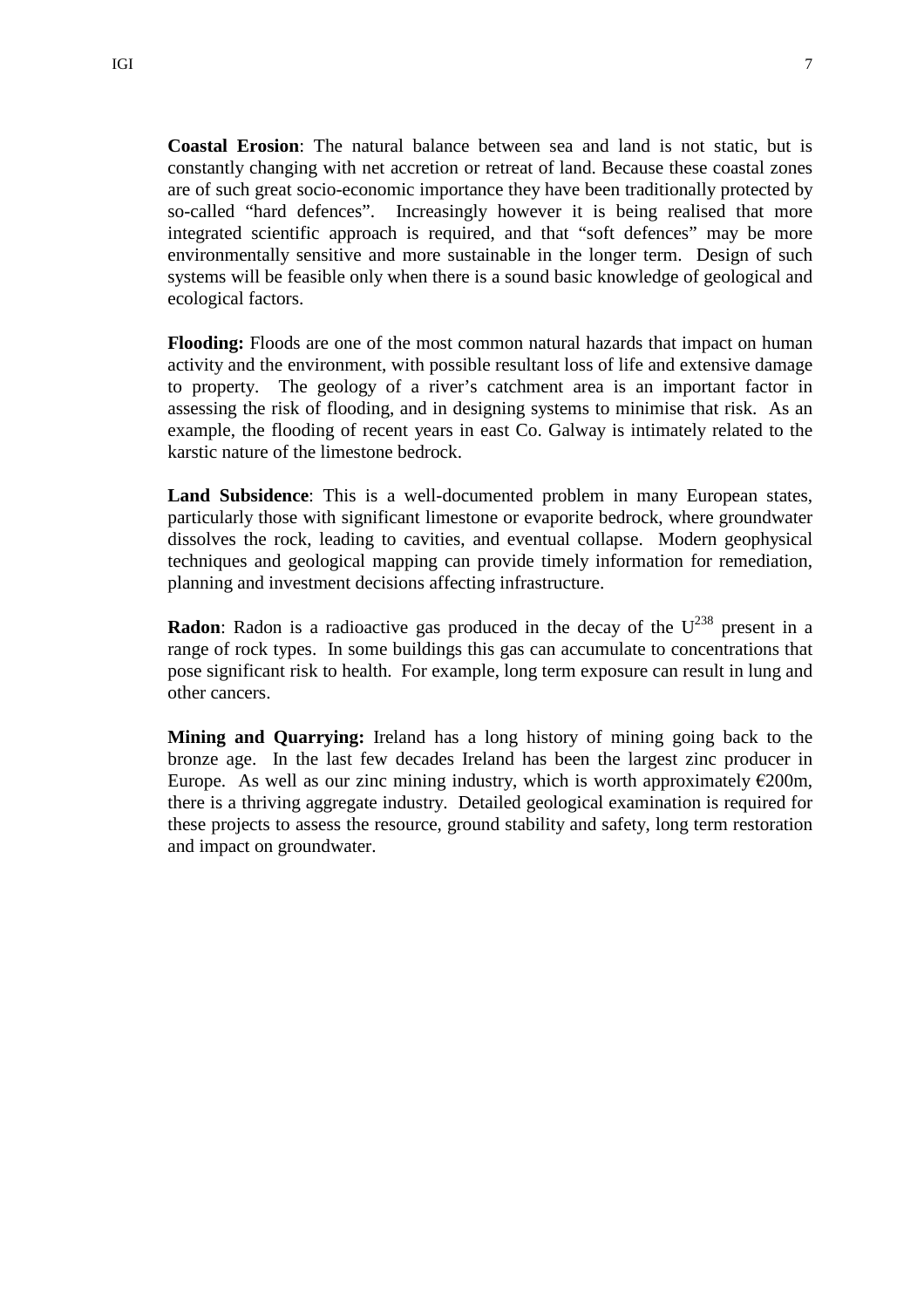# **GEOLOGICAL CONTENT OF ENVIRONMENTAL IMPACT STATEMENTS**

## **OPENING STATEMENT**

All projects and developments that require an EIS are likely to have an impact on the environment. It is therefore necessary to determine all details of the nature of the existing environment at the proposed site and the surrounding area that would be affected by the development. An appropriate geological investigation of the site and the surrounding area is a fundamental part of any determination of the existing environment in an EIS.

A comprehensive geological study requires and comprises:

- The use of regional geology maps.
- A site investigation to include the appropriate use of mapping, sampling, trenching/pitting, drilling, geophysics, geotechnical appraisal of soil and rock properties and laboratory analysis of soil, rock and water samples.
- The preparation of a geological report including appropriate maps and sections.

The issues to be addressed in an EIS are defined in Article 3 of the EU Directive 85/337/EC and S.I. 93 of 1999. This lists 10 topics that an EIS should consider to assess the direct and indirect effects that a project might have . These topics are:

- Human beings,
- Fauna and flora,
- Soil,
- Water,
- Air,
- Climate
- Landscape,
- Material assets,
- Cultural heritage,
- and the inter-action between the factors mentioned above.

There are a range of issues under most of these 10 topics that are directly relevant to geology, but some issues that are not generally directly related to geology. The Scoping Phase of the EIS process should determine the relevance of geology to these issues and the appropriate level of the required geological investigation and reporting.

The following pages are set out in tabular form and divided into three main sections: 'Existing Environment', 'Likely Significant Impact' and 'Mitigation Measures'. In each section the importance of geology to relevant topics is outlined.

The first column shows those topics, as listed in the EIA regulations, which are relevant to geology. (Topics such as Flora and Fauna will not normally require a significant input from geology, although there may be exceptions, e.g. where a particular flora may be dependent on the underlying geology.)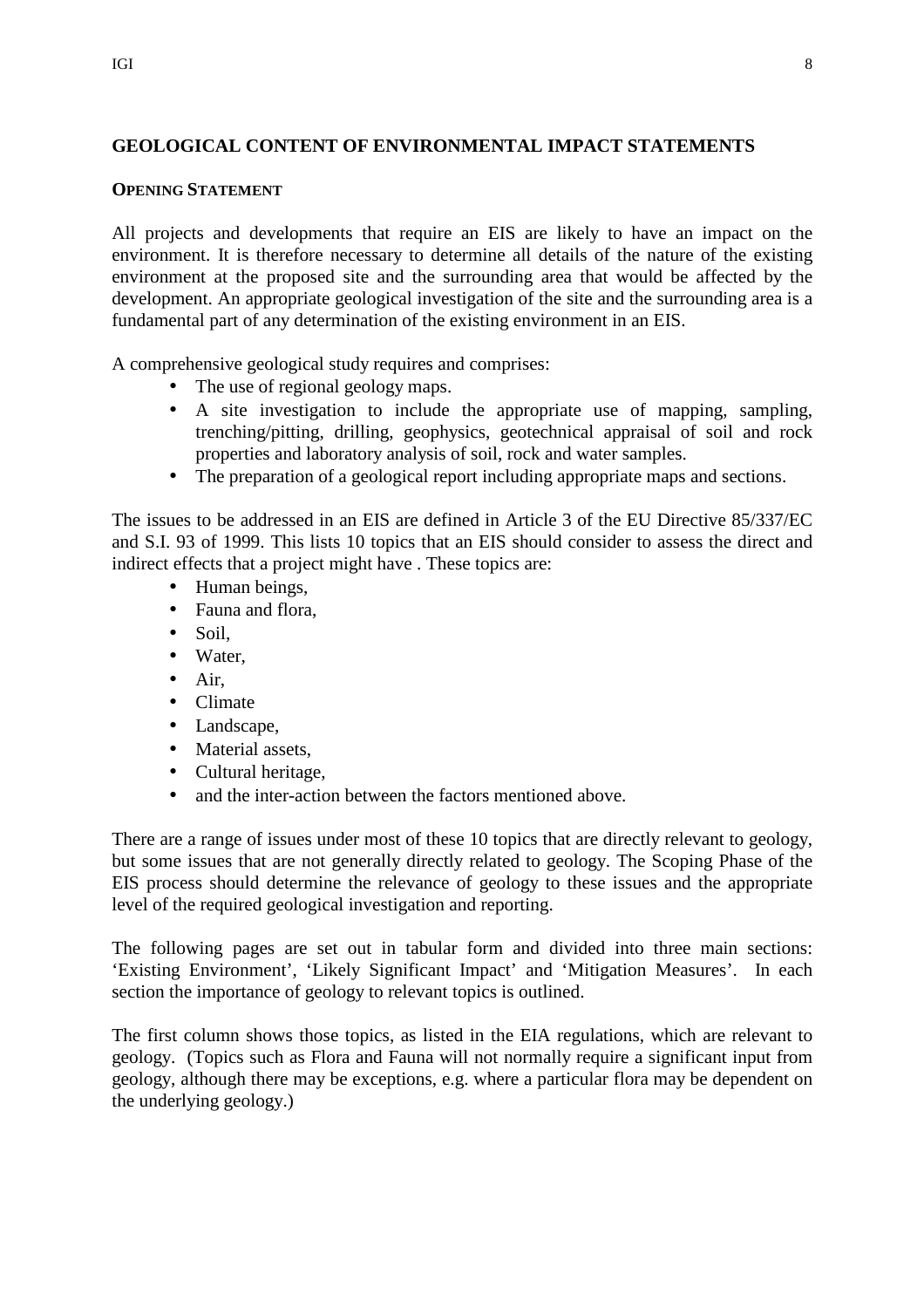The second column ('Issues') deals with the scope of the topics as described by the EPA (March 2002). Again the issues listed are those of significance to geology.

The third column gives more detail to help identify the types of geological issues that need to be assessed. For example, under 'Human Beings', geology should be addressed under the issue of Health & Safety, which is relevant where there is potential for concentrations of radon gas emanating from the subsoil or bedrock beneath a proposed development.

The geological issues listed in each of the three main areas ('Existing Environment', 'Likely Significant Impacts' and 'Mitigation Measures') are by no means exhaustive. In particular, examples for mitigation will have to be addressed on a site-specific basis and best practice should apply. Many of the issues outlined below may not be relevant to particular developments. This chart should be used as a guide for identifying areas where geological input may be necessary.

Professional Geologists, Regulatory Authorities, consultants and authors of EISs should use the table as a checklist to ensure all relevant aspects of geology are addressed.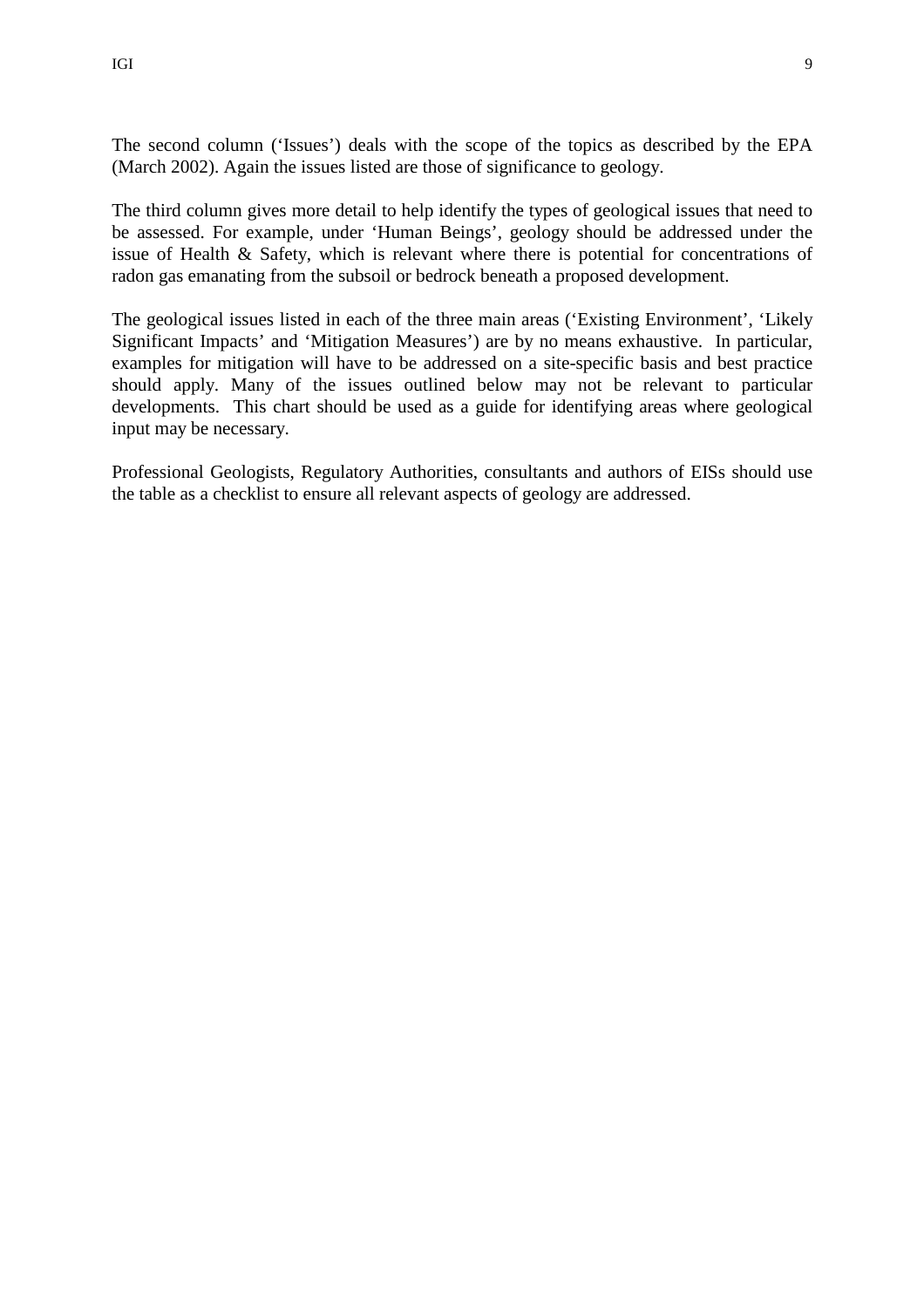| <b>EXISTING ENVIRONMENT</b> |                                                   |                                                                                                                                                                                                                                                                                                                                                                                                                                                                                                                                                                                                                                                    |  |
|-----------------------------|---------------------------------------------------|----------------------------------------------------------------------------------------------------------------------------------------------------------------------------------------------------------------------------------------------------------------------------------------------------------------------------------------------------------------------------------------------------------------------------------------------------------------------------------------------------------------------------------------------------------------------------------------------------------------------------------------------------|--|
| <b>Topic</b>                | <i>Issues</i>                                     | <b>Geology</b> issues                                                                                                                                                                                                                                                                                                                                                                                                                                                                                                                                                                                                                              |  |
| Human Beings                | Health & Safety                                   | Trace element levels: Possible public safety issues<br>$\bullet$<br>contaminated<br>soil<br>relating<br>to<br><b>or</b><br>groundwater<br>containing potentially harmful levels of trace elements.<br>Radon Gas: The potential for the concentration of<br>٠<br>radon gas emanating from the subsoil or bedrock<br>beneath the proposed development.<br>Ground stability: Potential public safety issues relating<br>to ground stability conditions during all phases of the<br>proposed project.                                                                                                                                                  |  |
|                             | Land use                                          | Land use and geology: The influence of geology on the<br>$\bullet$<br>current land-use.                                                                                                                                                                                                                                                                                                                                                                                                                                                                                                                                                            |  |
| Soils                       | <b>Mineral Soils</b>                              | The soil descriptions should include:<br>$\bullet$<br>Soil texture and structure.<br>Regional setting.<br>The extent and thickness of the different soils.<br>Discontinuities/Preferential flow paths.<br>Colour.<br>Soil name and type.<br>Geochemistry.<br>Geomorphology<br>Surface water on the site and direction of flow.                                                                                                                                                                                                                                                                                                                     |  |
|                             | Geology<br>(surficial and<br>bedrock<br>deposits) | Regional geological setting should include a<br>$\bullet$<br>description and geological maps, of bedrock and<br>Quaternary geology (at appropriate scale).<br>Local geological setting: including depth to bedrock,<br>٠<br>rock types, and surficial deposits and alteration,<br>weathering and structures, with appropriate maps and<br>cross-sections.<br>Details of site investigation data: including all trial<br>pits, borehole logs/locations, and tests (e.g. physical<br>properties, geochemistry), with appropriate scale maps.<br>Geophysical investigations: results of any geophysical<br>investigations with interpretative report. |  |
|                             | Peat/fens                                         | Peatland: Type of peatland, i.e. raised bog, blanket<br>$\bullet$<br>bog, fen, cutover areas. For raised bog, presence and<br>role of acrotelm and catotelm.<br>Geometry of the peatland, including boundaries and<br>thickness.<br>Bedrock and subsoil types surrounding and beneath the<br>peatland.<br>Hydrology and hydrogeology<br>Position of the peatland in the landscape.<br>Peat Stratigraphy if relevant.<br>Conceptual Model: Details of conceptual model of the<br>peatland, integrating the geological, hydrological and<br>hydrogeological aspects should be given. In some<br>cases numerical modelling may be required.           |  |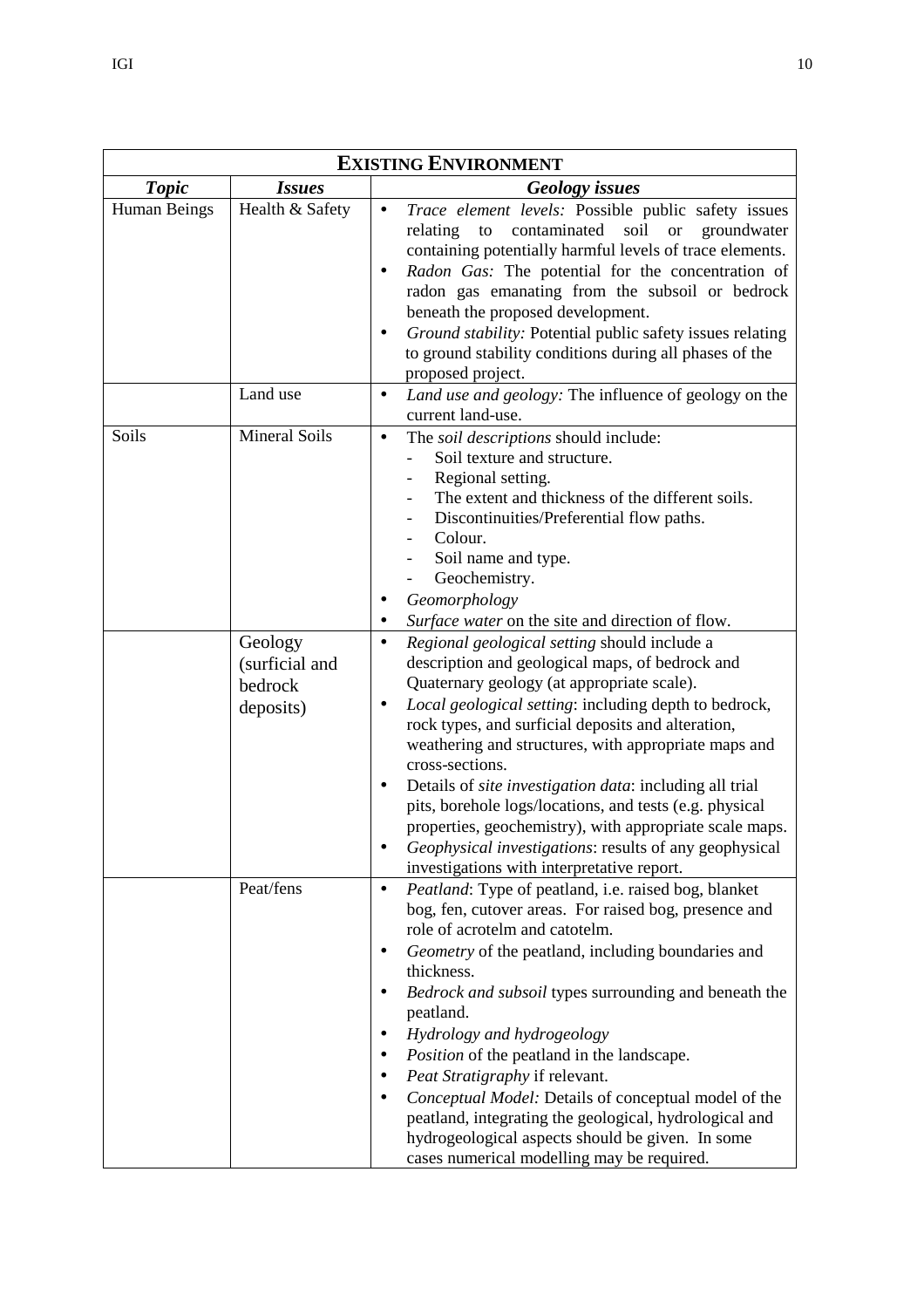| <b>EXISTING ENVIRONMENT</b> |                                        |                                                                                                                                                                                                                                                                                                                                                                                                                                                                                                                                                                                                                                                                            |
|-----------------------------|----------------------------------------|----------------------------------------------------------------------------------------------------------------------------------------------------------------------------------------------------------------------------------------------------------------------------------------------------------------------------------------------------------------------------------------------------------------------------------------------------------------------------------------------------------------------------------------------------------------------------------------------------------------------------------------------------------------------------|
| <b>Topic</b>                | <i>Issues</i>                          | <b>Geology</b> issues                                                                                                                                                                                                                                                                                                                                                                                                                                                                                                                                                                                                                                                      |
|                             | Estuarine<br>sediments                 | Description of the sediments should include:<br>$\bullet$<br>Type of sediment.<br>Geometry of the sediments, including boundaries<br>and thickness.<br>Engineering characteristics.                                                                                                                                                                                                                                                                                                                                                                                                                                                                                        |
|                             | Engineering<br>Characteristics         | Soil/subsoil/bedrock description and classification.<br>٠<br>Rock Mass Classification.<br>$\bullet$<br>Strength.<br>$\bullet$<br>Permeability.<br>$\bullet$<br>Compressibility.<br>$\bullet$<br>Chemical composition, pH.<br>$\bullet$<br>Excavatability.<br>$\bullet$<br>Re-use potential of any excavated soil/rock.<br>$\bullet$                                                                                                                                                                                                                                                                                                                                        |
|                             | Vibration                              | Site Description: Location of and distance to<br>$\bullet$<br>residence(s), structure(s) or animal(s) that are likely to<br>be impacted by blasting activities.<br>A site specific vibration survey:<br>$\bullet$<br>The response to blasting activity should be<br>determined in all directions so as to ascertain<br>whether there is any heterogeneous response.<br>A trial blast should be carried out to determine the<br>$\bullet$<br>blasting parameters.                                                                                                                                                                                                           |
|                             | Aquifers                               | Type of aquifer $(s)$ :<br>$\bullet$<br>Aquifer geometry (extent, thickness, slope, etc.).<br>Annual recharge, and infiltration conditions in soil<br>and subsoil.<br>Water table level, and type (perched, confined,<br>unconfined).<br>Water table fluctuations (seasonal, extremes).<br>Groundwater flow direction and gradient (with<br>evidence).<br>Aquifer properties (permeability, transmissivity,<br>storage) and classification (regionally important,<br>locally important, etc.).<br>Groundwater quality: details of sampling points<br>(well construction, depth, water level), sampling<br>dates, parameters measured, methods of sampling<br>and analysis. |
| Water                       | Ground/surface<br>Physical<br>Chemical | Surface watercourses on and around the site, directions<br>$\bullet$<br>of flow, with appropriate data describing the quantity<br>of flow (by season, and at extremes of flood/drought),<br>and water quality parameters.<br>Groundwater conditions beneath and around the site.<br>٠<br>Groundwater quality: details of sampling points (well<br>٠<br>construction, depth, water level) sampling dates,<br>parameters measured, methods of sampling and<br>analysis.                                                                                                                                                                                                      |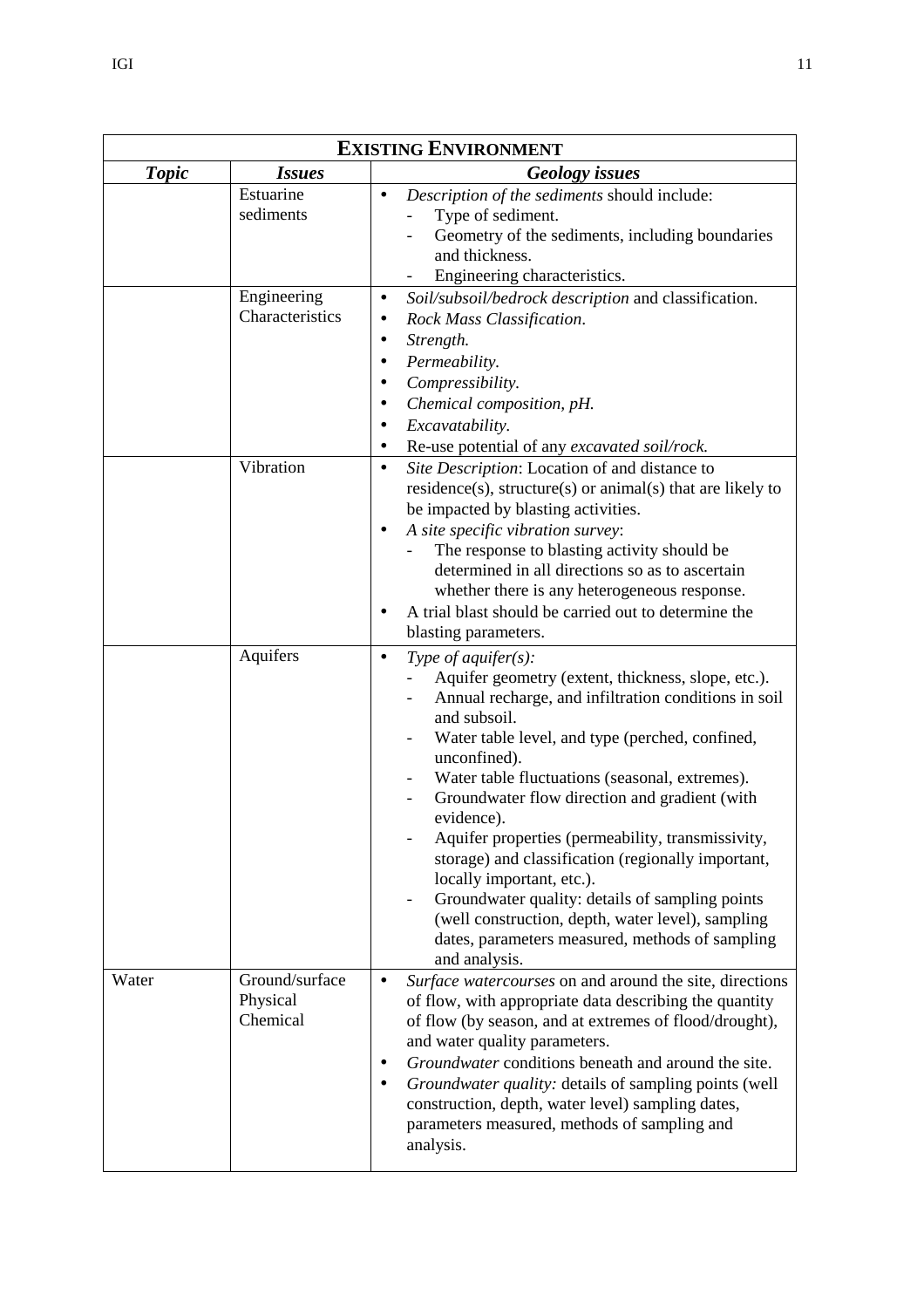| <b>EXISTING ENVIRONMENT</b> |                                                       |                                                                                                                                                                                                                                                                                                                                                                                                                                                                                                                                                                                                                                                                                                                                                                                                                                                                                                                                                                                                                                                                                                                                                                                                                                                                                                                                                                                                       |
|-----------------------------|-------------------------------------------------------|-------------------------------------------------------------------------------------------------------------------------------------------------------------------------------------------------------------------------------------------------------------------------------------------------------------------------------------------------------------------------------------------------------------------------------------------------------------------------------------------------------------------------------------------------------------------------------------------------------------------------------------------------------------------------------------------------------------------------------------------------------------------------------------------------------------------------------------------------------------------------------------------------------------------------------------------------------------------------------------------------------------------------------------------------------------------------------------------------------------------------------------------------------------------------------------------------------------------------------------------------------------------------------------------------------------------------------------------------------------------------------------------------------|
| <b>Topic</b>                | <i>Issues</i>                                         | <b>Geology</b> issues                                                                                                                                                                                                                                                                                                                                                                                                                                                                                                                                                                                                                                                                                                                                                                                                                                                                                                                                                                                                                                                                                                                                                                                                                                                                                                                                                                                 |
| Water<br>(continued)        | Ground/surface<br>Physical<br>Chemical<br>(continued) | Groundwater vulnerability: based on thickness and<br>$\bullet$<br>permeability of subsoil.<br>Groundwater usage: locations of abstraction points<br>٠<br>(dug wells, boreholes, springs), quantities used.<br>Karst features: location and type.<br>٠<br>Wetland sites of recognised and potential ecological<br>$\bullet$<br>value.<br>Conceptual Models: Interpretative report including a<br>$\bullet$<br>conceptual model of the hydrogeological regime and<br>groundwater / surface water interaction.                                                                                                                                                                                                                                                                                                                                                                                                                                                                                                                                                                                                                                                                                                                                                                                                                                                                                           |
| Landscape                   | Character                                             | The current landscape is a result of the geological and<br>geomorphological history of an area. Issues include:<br>Landscape type e.g. hill or valley<br>$\bullet$<br>Influence of geology and geomorphology on the current<br>$\bullet$<br>landscape.<br>Character of the landscape e.g. elevation, relief,<br>٠<br>slopes, etc.                                                                                                                                                                                                                                                                                                                                                                                                                                                                                                                                                                                                                                                                                                                                                                                                                                                                                                                                                                                                                                                                     |
| Material<br>Assets          | Natural resources<br>of economic<br>value             | <b>Extractive Industry</b><br>Site description as for bedrock but with a detailed<br>description of the natural resource of economic value to be<br>extracted. The "Code for Reporting of Mineral<br>Exploration Results, Mineral Resources and Mineral<br>Reserves", October 2001, should be used.<br>Resource-reserve estimation<br>$\bullet$<br>The mineral resource and reserve must be estimated in<br>order to demonstrate that the project is feasible. The<br>resource-reserve estimation should include:<br>Appropriate drilling, trenching/pitting, geophysics and<br>$\overline{\phantom{a}}$<br>sampling techniques should define the resource.<br>The drill density and distribution should be sufficient<br>to establish the degree of geological and grade<br>continuity that is required to define the appropriate<br>Mineral Resource and Mineral Reserve category.<br>The drilling should define the composition and<br>$\overline{\phantom{a}}$<br>quantity of the economic minerals and waste material.<br>A map showing the location of all data points used in<br>$\blacksquare$<br>the resource-reserve estimation plus appropriate cross<br>sections should be included.<br>Detailed site topographic map should be submitted.<br>$\qquad \qquad -$<br>Non extractive industry developments<br>Appraise the potential of a planned project to sterilise<br>natural resources. |
| Cultural<br>Heritage        | Natural Heritage                                      | Natural Heritage Areas (NHA)/Special Areas of<br>$\bullet$<br>Conservation (SAC): Any NHAs and SACs relevant to<br>the development.<br>New Sites: Studies conducted for an EIS may identify<br>٠<br>new sites of geological/geomorphological importance,<br>which may be classified as geological heritage sites.                                                                                                                                                                                                                                                                                                                                                                                                                                                                                                                                                                                                                                                                                                                                                                                                                                                                                                                                                                                                                                                                                     |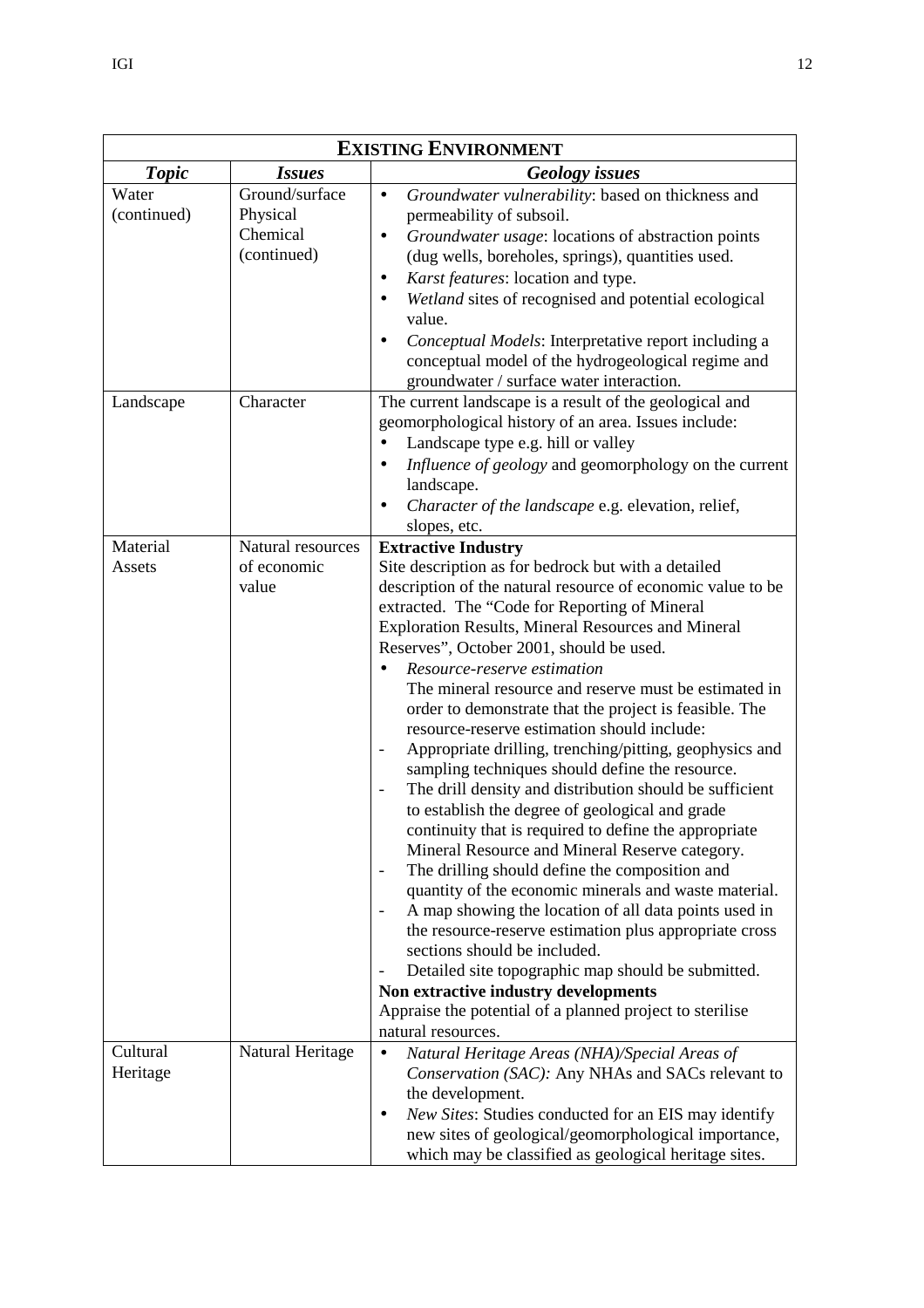| <b>LIKELY SIGNIFICANT IMPACTS</b> |                                                 |                                                                                                                                                                                                                                                                                                                                                                                                                                                                                                                                                                                                                                                                                                                                                                                                                 |
|-----------------------------------|-------------------------------------------------|-----------------------------------------------------------------------------------------------------------------------------------------------------------------------------------------------------------------------------------------------------------------------------------------------------------------------------------------------------------------------------------------------------------------------------------------------------------------------------------------------------------------------------------------------------------------------------------------------------------------------------------------------------------------------------------------------------------------------------------------------------------------------------------------------------------------|
| <b>Topic</b>                      | <b>Issues</b>                                   | <b>Geology issues</b>                                                                                                                                                                                                                                                                                                                                                                                                                                                                                                                                                                                                                                                                                                                                                                                           |
| Human<br><b>Beings</b><br>Soils   | Health and Safety<br>Land use<br>Mineral Soil   | Trace element levels: Impact of naturally occurring<br>$\bullet$<br>elevated levels of potentially harmful trace elements in<br>soils/bedrock and groundwater should be evaluated.<br>Radon: Impact of radon on a proposed development and<br>$\bullet$<br>the affect of the development on radon.<br>Ground stability throughout all phases of the development.<br>$\bullet$<br>Land-use and geology: Impact of development on land-use.<br>$\bullet$<br>Contamination of the soil by leakages or spillages.<br>$\bullet$<br>Compaction of the soil during the construction phase or by<br>$\bullet$<br>the development of paved or built up areas.                                                                                                                                                            |
|                                   |                                                 | Instability of the soil on site and within the immediate<br>$\bullet$<br>vicinity, usually as a result of excavation or underground<br>development.<br>The <i>removal</i> of soil from the site.                                                                                                                                                                                                                                                                                                                                                                                                                                                                                                                                                                                                                |
|                                   | Geology (surficial<br>and bedrock<br>deposits)  | The impact of a development on the geology and structure<br>should be assessed in terms of:<br>The removal of surficial/bedrock deposits.<br>$\bullet$<br>The surficial/bedrock deposits' stability.<br>$\bullet$                                                                                                                                                                                                                                                                                                                                                                                                                                                                                                                                                                                               |
|                                   | Peat/fens                                       | Activities: The impact of peat cutting, drainage,<br>$\bullet$<br>afforestation and agricultural activities on the peatland<br>Groundwater abstraction: Lowering of water levels,<br>$\bullet$<br>drying out, subsidence and damage to ecosystems.<br>Contamination of water.<br>$\bullet$                                                                                                                                                                                                                                                                                                                                                                                                                                                                                                                      |
|                                   | <b>Estuarine sediments</b>                      | Impact of the proposed project on the erosion and<br>$\bullet$<br>deposition of estuarine sediments.                                                                                                                                                                                                                                                                                                                                                                                                                                                                                                                                                                                                                                                                                                            |
|                                   | Engineering<br>Characteristics                  | Ground conditions: Any impact, which may result from<br>$\bullet$<br>the development, e.g. subsidence, slope stability,<br>compaction, failure.                                                                                                                                                                                                                                                                                                                                                                                                                                                                                                                                                                                                                                                                 |
|                                   | Vibration                                       | The impacts of vibration in terms of magnitude, frequency<br>$\bullet$<br>and consequences.<br>Nuisance and/or adverse effects to humans and animals.<br>Structural damage.                                                                                                                                                                                                                                                                                                                                                                                                                                                                                                                                                                                                                                     |
| Water                             | Surface/ground<br>water<br>Chemical<br>Physical | <b>Quantitative impacts:</b><br>Effect of groundwater abstraction on yields of nearby<br>$\bullet$<br>wells, flows in nearby springs or streams, or water levels<br>in wetlands (e.g. fens or turloughs).<br>Reduction of groundwater recharge, e.g. by the creation of<br>٠<br>large built-up or paved areas (buildings, car parks, roads,<br>airfields, etc.) and disposal of runoff to surface water.<br>Increase of groundwater recharge, e.g. by disposal of<br>$\bullet$<br>storm-water from large paved areas directly into aquifers.<br><b>Qualitative impacts:</b><br>Disposal of effluents or contaminated surface runoff to the<br>$\bullet$<br>ground or directly into aquifers.<br>Leakages or spillages into the ground of contaminating<br>$\bullet$<br>liquids or soluble or degradable solids. |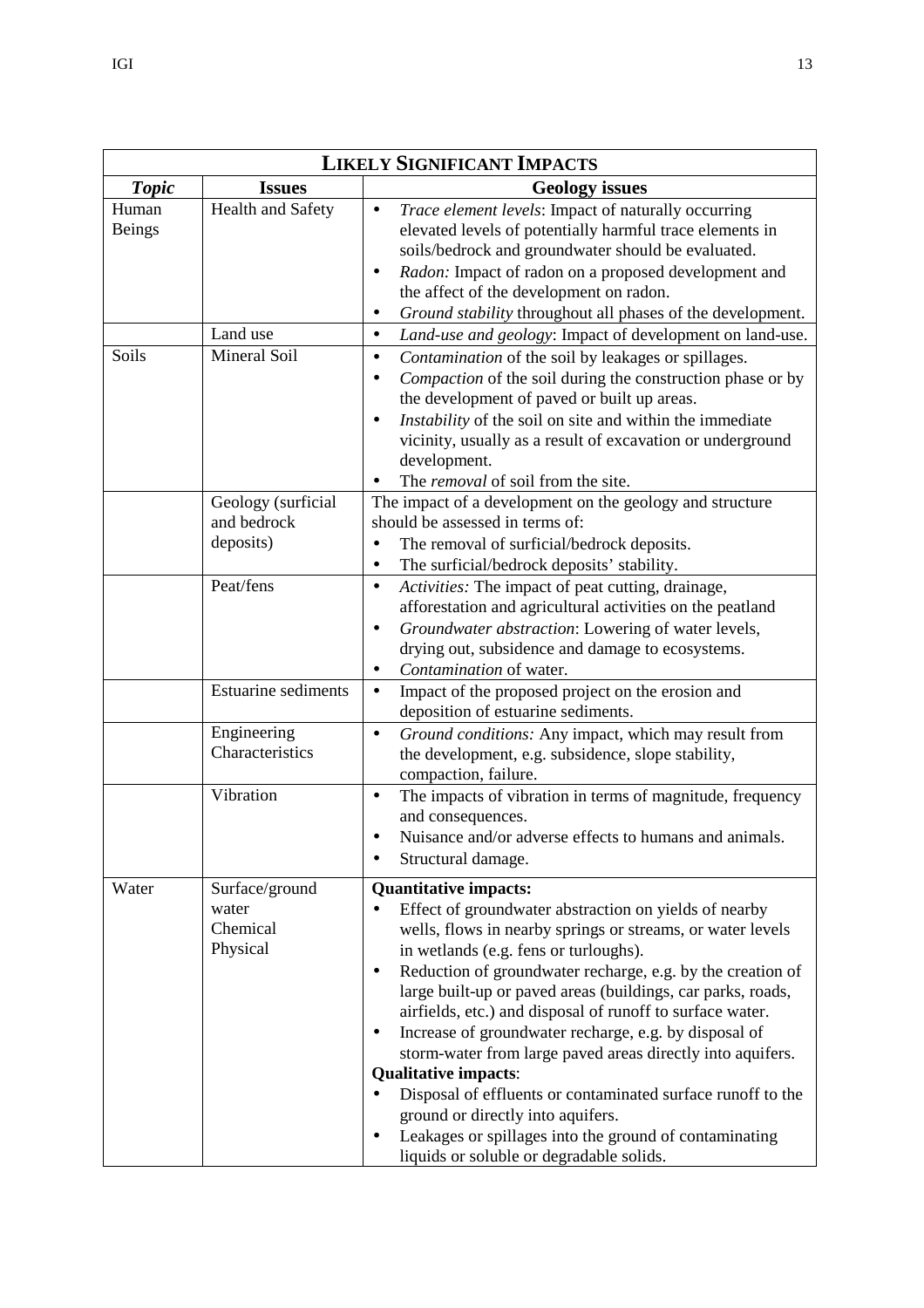| <b>LIKELY SIGNIFICANT IMPACTS</b> |                                        |                                                                                                                                                                                                                                                                                                                                                                                                                                                                                                                                                                                                                                                                                                                                                                          |
|-----------------------------------|----------------------------------------|--------------------------------------------------------------------------------------------------------------------------------------------------------------------------------------------------------------------------------------------------------------------------------------------------------------------------------------------------------------------------------------------------------------------------------------------------------------------------------------------------------------------------------------------------------------------------------------------------------------------------------------------------------------------------------------------------------------------------------------------------------------------------|
| <b>Topic</b>                      | <b>Issues</b>                          | <b>Geology</b> issues                                                                                                                                                                                                                                                                                                                                                                                                                                                                                                                                                                                                                                                                                                                                                    |
| Water<br>(continued)              | Surface/ground<br>water<br>Chemical    | Changes in groundwater flow due to abstraction may draw<br>$\bullet$<br>poor quality groundwater into the aquifer, from another<br>aquifer or from saline coastal water.                                                                                                                                                                                                                                                                                                                                                                                                                                                                                                                                                                                                 |
|                                   | Physical<br>(continued)                | Using an appropriate 'Source-Pathway-Target' model, examine<br>in turn the potential contamination source ('hazard'), the<br>potential pathway for contamination, and the aquifer(s) and<br>groundwater sources ('targets') which might be contaminated.                                                                                                                                                                                                                                                                                                                                                                                                                                                                                                                 |
|                                   |                                        | Hazards which may result from the development:<br>Effluent disposal.<br>$\bullet$<br>Storage of potential contaminants (tanks, etc.).<br>Areas where spillages or leakages might occur (e.g.<br>$\bullet$<br>refuelling areas, loading bays).<br>Pathways:<br>Direction and rate of travel of contaminants.<br>$\bullet$<br>Attenuation and/or dilution likely to occur en route.<br>Time scale for arrival of contaminants at targets.<br>Appropriate monitoring to give timely warning of any<br>$\bullet$<br>contamination.<br>Evaluation of monitoring points, construction and types of<br>$\bullet$<br>monitoring facilities, frequency of monitoring and<br>parameters to be measured.<br>Targets: (described under 'Existing Environment')                       |
|                                   |                                        | Impact on aquifer and down-gradient groundwater sources.<br>$\bullet$                                                                                                                                                                                                                                                                                                                                                                                                                                                                                                                                                                                                                                                                                                    |
| Landscape                         | Character                              | Impact of a development on the landscape.<br>$\bullet$                                                                                                                                                                                                                                                                                                                                                                                                                                                                                                                                                                                                                                                                                                                   |
| Material<br>Assets                | Natural resources<br>of economic value | Mineral extraction involves the physical removal of the<br>mineral resource and waste material by either surface or<br>underground operations. Issues include:<br>Extraction of the resource.<br>$\bullet$<br>Extraction of waste material.<br>Lowering of the water table.<br>Spoil heaps - their size, composition, location.<br>$\bullet$<br>Potential for Acid Rock Drainage (ARD) and Acid Mine<br>$\bullet$<br>Drainage (AMD).<br>Waste disposal – composition, quantity, disposal method<br>and location.<br>Subsidence due to surface excavation or underground<br>development.<br>Sterilisation of the site by the exploitation of the mineral<br>$\bullet$<br>resource.<br>Sterilisation of potential natural resources by other<br>$\bullet$<br>developments. |
| Cultural<br>Heritage              | Natural Heritage                       | NHA/SAC: Development could result in damage or<br>$\bullet$<br>destruction of the site.<br>New Sites: The impact may need to be re-assessed in light<br>$\bullet$<br>of any newly identified natural heritage site.                                                                                                                                                                                                                                                                                                                                                                                                                                                                                                                                                      |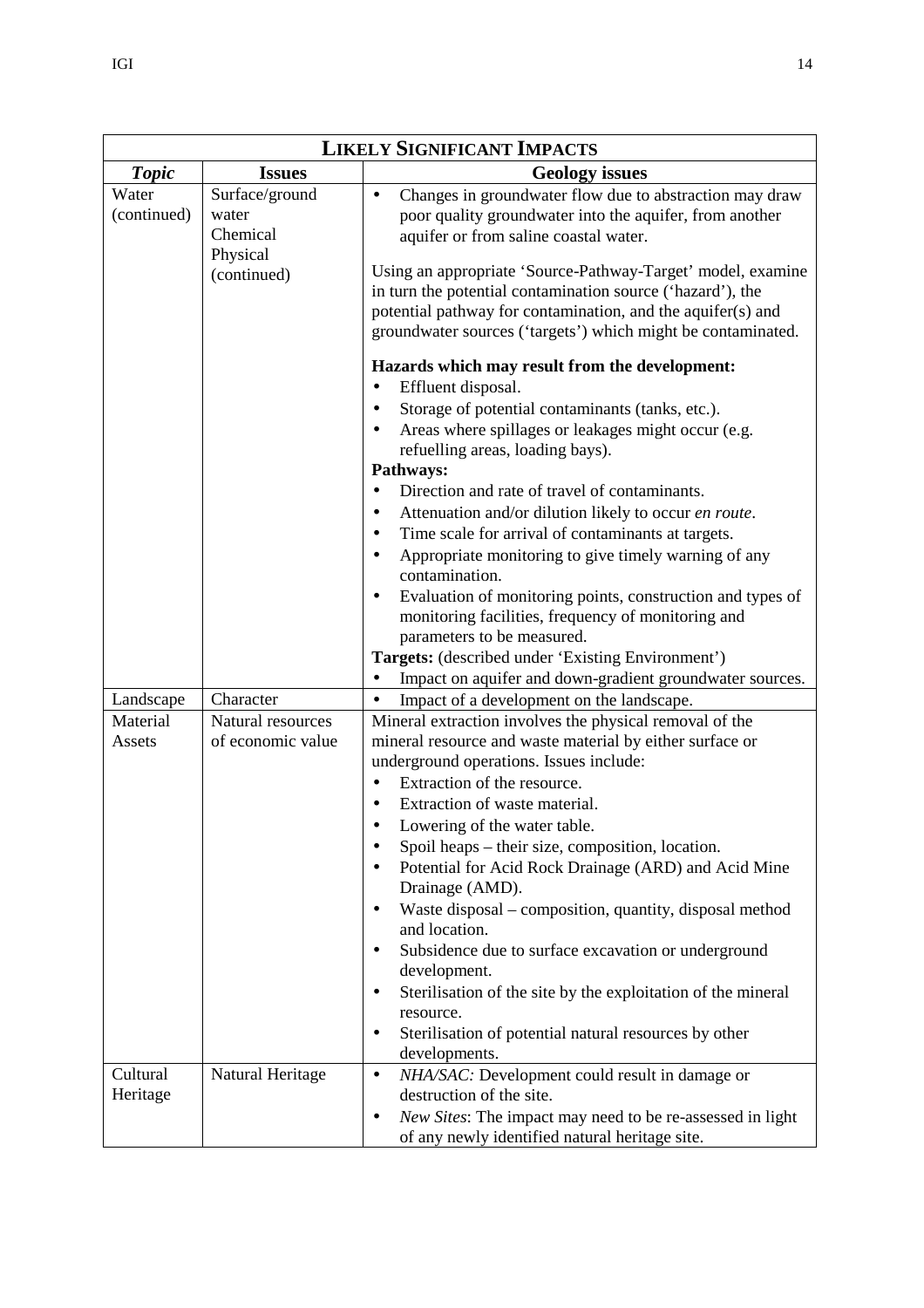# **MITIGATION MEASURES**

Mitigation measures will depend on the development, location and issues of each individual case. Therefore there can be no comprehensive list of mitigation measures. The table below lists some examples of types of mitigation measures, which could be used in some circumstances. Best Practice should be applied in all cases. The table also highlights issues to be aware of in order to ensure that mitigation measures are in place to deal with the issues.

| <b>MITIGATION MEASURES</b> |                                                |                                                                                                                                                                                                                                                                                                                                                                                                                                                                                                                                                                                                                                                                                                                                                                                                                                                                |
|----------------------------|------------------------------------------------|----------------------------------------------------------------------------------------------------------------------------------------------------------------------------------------------------------------------------------------------------------------------------------------------------------------------------------------------------------------------------------------------------------------------------------------------------------------------------------------------------------------------------------------------------------------------------------------------------------------------------------------------------------------------------------------------------------------------------------------------------------------------------------------------------------------------------------------------------------------|
| Topic                      | <b>Issues</b>                                  | Geology issues                                                                                                                                                                                                                                                                                                                                                                                                                                                                                                                                                                                                                                                                                                                                                                                                                                                 |
| Human<br><b>Beings</b>     | Health & Safety                                | Trace element levels: Where harmful levels of trace<br>$\bullet$<br>elements have been identified, mitigation measures<br>could include removal of soil or some other mechanism<br>which will ensure there is no risk to public health.<br>Radon: Compliance with 1997 Building Regulations<br>٠<br>for developments in high radon areas.<br>Ground Stability: Application of a design or support<br>$\bullet$<br>procedures, which will ensure that ground stability will<br>not be a health issue.                                                                                                                                                                                                                                                                                                                                                           |
| Soils                      | <b>Mineral Soils</b>                           | Measures to reduce potential impacts on the soil should be<br>defined. Such measures could include:<br>Protection of watercourses.<br>$\bullet$<br>The storage and re-use of topsoil and subsoil for<br>$\bullet$<br>rehabilitation.<br>Geotechnical stabilisation within the area.<br>٠                                                                                                                                                                                                                                                                                                                                                                                                                                                                                                                                                                       |
|                            | Geology (surficial<br>and bedrock<br>deposits) | Measures to ensure the stability of the bedrock during<br>$\bullet$<br>each phase of the life of the development.<br>Measures to reduce potential impacts from removal of<br>$\bullet$<br>surficial/bedrock deposits from the site.                                                                                                                                                                                                                                                                                                                                                                                                                                                                                                                                                                                                                            |
|                            | Peats/fens                                     | If water levels are affected, measures such as building<br>$\bullet$<br>dams to minimise the water loss should be considered.                                                                                                                                                                                                                                                                                                                                                                                                                                                                                                                                                                                                                                                                                                                                  |
|                            | Engineering<br>Characteristics                 | Ensure that the planning, design and construction of<br>$\bullet$<br>the proposed development takes into account the<br>engineering characteristics of the ground.<br>Mitigation measures for vibration fall into three<br>$\bullet$<br>categories:<br>Avoidance: Use of other methods to effect<br>(i)<br>fragmentation of rock may be possible.<br>Reduction: Reduction of the 'maximum<br>(ii)<br>instantaneous charge' so as to limit the impact<br>to a specified level (peak particle velocity and<br>air overpressure) at particular distances or<br>sensitive receptors. There may also be<br>different levels for specified times and<br>frequency of blasting.<br>Remedy: If damage to a third party occurs as a<br>(iii)<br>result of blasting activities, a remedy should be<br>offered to the party, e.g. reinstating buildings<br>or structures. |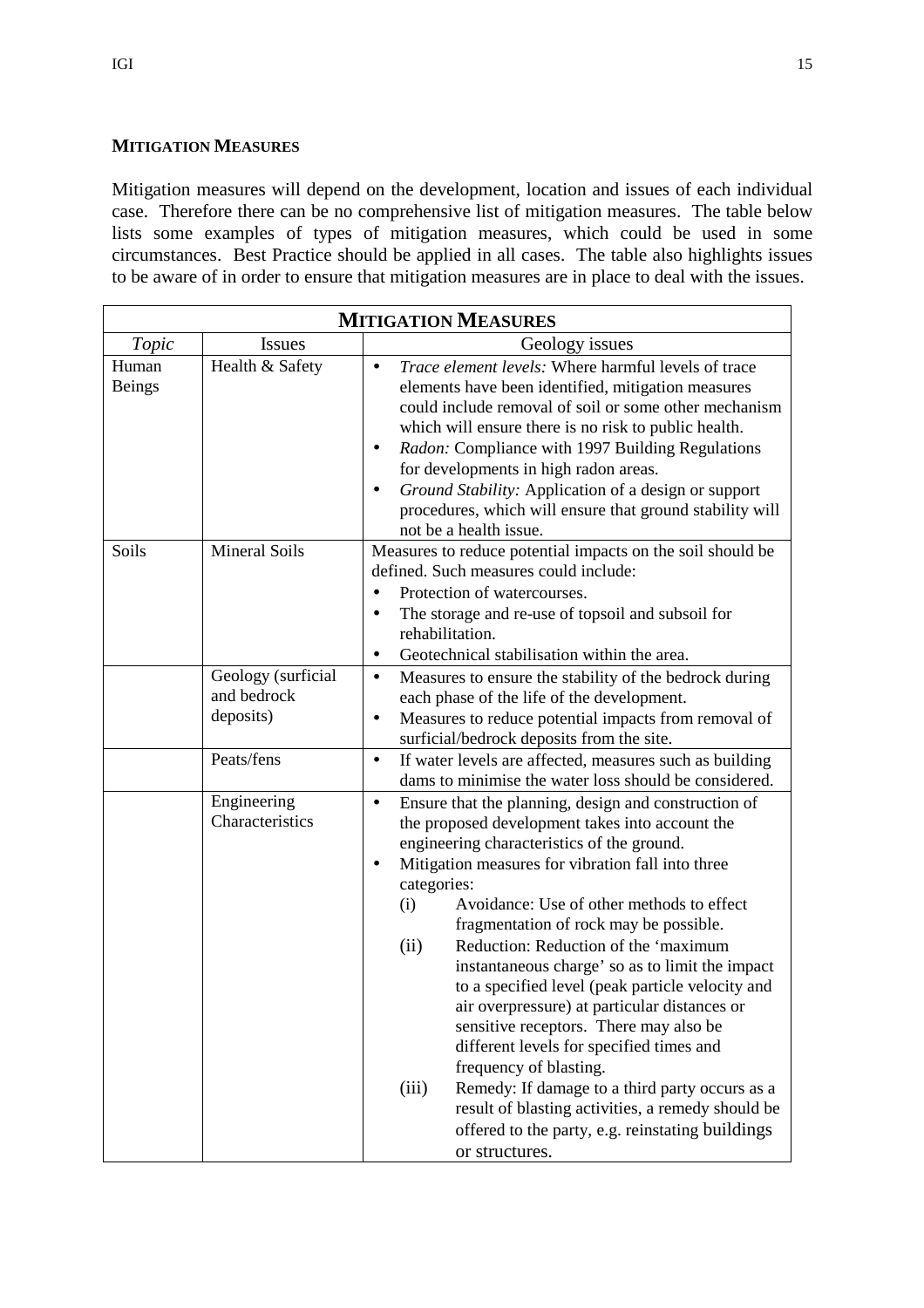| <b>MITIGATION MEASURES</b> |                                                                          |                                                                                                                                                                                                                                                                                                                                                                                                                                                                                                     |
|----------------------------|--------------------------------------------------------------------------|-----------------------------------------------------------------------------------------------------------------------------------------------------------------------------------------------------------------------------------------------------------------------------------------------------------------------------------------------------------------------------------------------------------------------------------------------------------------------------------------------------|
| Topic                      | <b>Issues</b>                                                            | Geology issues                                                                                                                                                                                                                                                                                                                                                                                                                                                                                      |
| Water                      | Groundwater<br>Surface water<br>Physical &<br><b>Chemical Properties</b> | Measures to deal with potential raising and lowering of<br>$\bullet$<br>the water table, or effects on springs or surface water.<br>Measures to prevent/avoid contamination e.g. bunding<br>$\bullet$<br>of refuelling areas, lining of ground around<br>underground storage tanks.<br>Back-up plans to deal with the possibility of<br>٠<br>contamination, e.g. pumping of wells to collect<br>contaminated groundwater for treatment.<br>If water supplies are affected, provision of new supply. |
| Landscape                  | Character                                                                | Proposed mitigation measures could include:<br>The use of local stone materials.<br>$\bullet$<br>The re-use of excavated local soil and rock.<br>Design features to replicate or simulate local landscape<br>$\bullet$<br>character features, e.g. slope angles, stone walls,<br>natural outcrops.<br>Avoidance or mitigation of specific single features<br>٠<br>such as inappropriate screening, which might impact<br>on the landscape character.                                                |
| Material<br>Assets         | Natural resources<br>of economic value                                   | Measures to reduce the impacts caused by the mineral<br>$\bullet$<br>extraction during the preparation, operation and post-<br>operation phases of the project.<br>Limitation and control of Acid Rock Drainage (ARD)<br>$\bullet$<br>from the worked-out areas and the spoil heaps.<br>Rehabilitation of waste dumps.<br>٠<br>Geotechnical stability of the workings.<br>$\bullet$                                                                                                                 |
| Cultural<br>Heritage       | Natural Heritage                                                         | Measures to limit impacts on the specific sites.<br>$\bullet$<br>Where a site is impacted, a full investigation of the<br>site.                                                                                                                                                                                                                                                                                                                                                                     |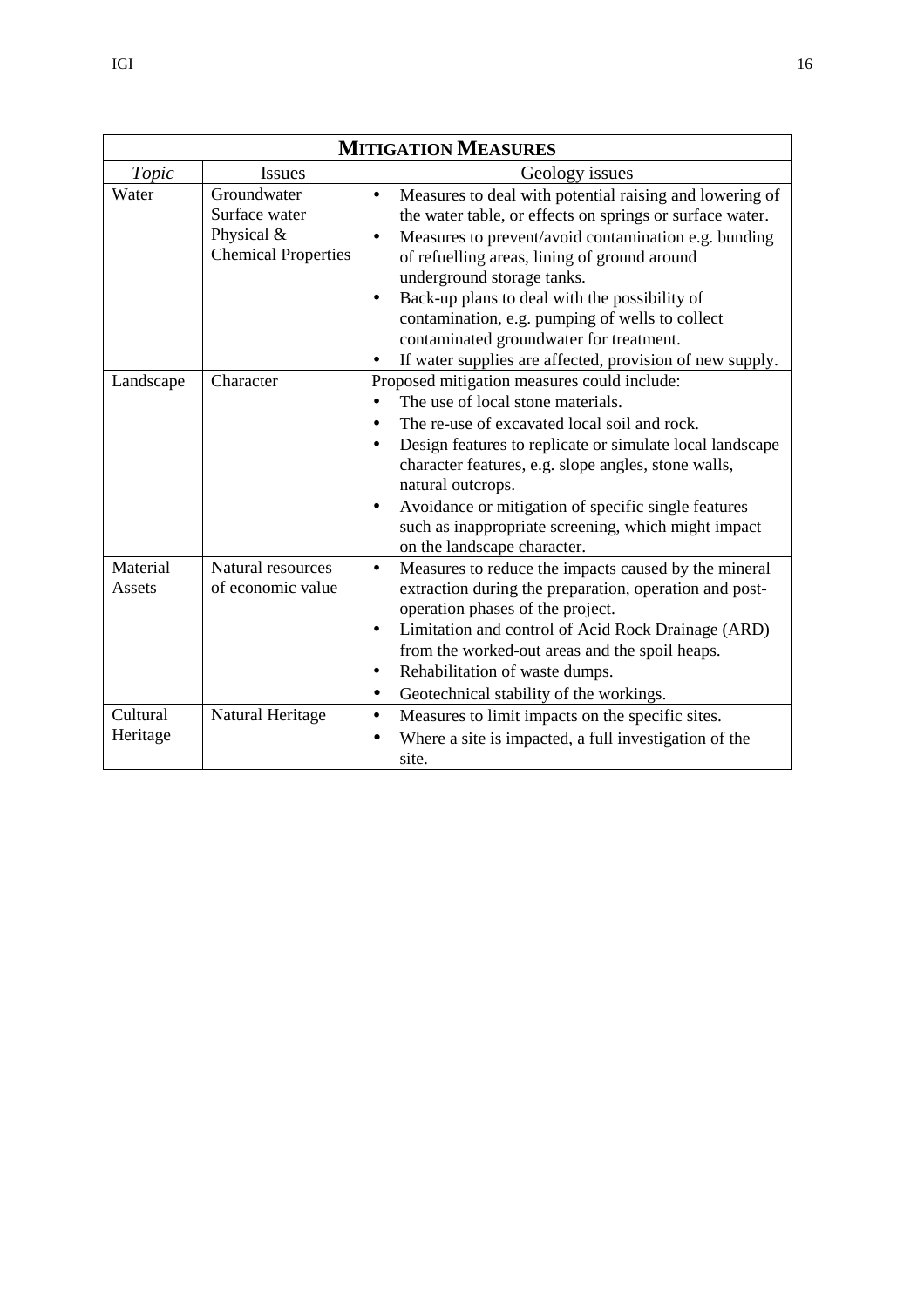# **GEOLOGY IN THE CONTEXT OF PROJECT TYPES**

A number of project types have been identified by the EPA (March 2002). The effects of these developments are described under topics including "soil (and geology)". Geology is significant for most of these project types and a full report on the existing environment, likely significant impacts and mitigation should be included.

The Table below lists the Project types, a brief description of the relevance of geology to that Project Type and the main topics under which geology should be taken into account. Many of the issues listed here are given in the EPA guidance (March 2002) although others have been added. Topics may vary depending on the specifics of the project and its location. For example, issues such as heritage or sterilisation of natural resources will depend on the existing environment of the development. These issues should be examined for all major projects.

The list of issues given here is not exhaustive. It highlights the main issues, which may require additional investigation for particular Project Types. All developments should assess the geology for many reasons such as rock stability for buildings/structures, water pollution, sustainable development (natural resources may be sterilised due to any development and this should be assessed for each project).

| <b>Project Type</b>                                                                                                                                                                                                                                                                             | <b>Significance of Geology</b>                                                                                                                                                                                                                                                                                                        | <b>Topics</b>                                         |
|-------------------------------------------------------------------------------------------------------------------------------------------------------------------------------------------------------------------------------------------------------------------------------------------------|---------------------------------------------------------------------------------------------------------------------------------------------------------------------------------------------------------------------------------------------------------------------------------------------------------------------------------------|-------------------------------------------------------|
| Project Type 0<br>Crude oil refineries                                                                                                                                                                                                                                                          | Soils obliteration<br>$\bullet$<br>Soils acidification from atmospheric accretions<br>٠<br>Effects of any shore works on sediment movement<br>$\bullet$<br>Impact on groundwater<br>$\bullet$<br>Removal of rock/soil<br>$\bullet$<br><b>Rock Stability</b><br>$\bullet$                                                              | Soils<br>Water                                        |
| Project Type 1<br>Installations for the gasification and liquefaction<br>of coal or bituminous shale<br>Coke ovens (dry coal distillation)                                                                                                                                                      | Soils obliteration<br>$\bullet$<br>Soils for waste disposal site coverings<br>$\bullet$<br>Soils erosion by wind<br>$\bullet$<br>Seepage of run-off of contaminants<br>$\bullet$<br>Dissolution of airborne emissions<br>$\bullet$<br>Surface/groundwater abstraction<br>$\bullet$<br>Rock stability for the development<br>$\bullet$ | Soils<br>Water                                        |
| <b>Project Type 2</b><br>Thermal power stations or other combustion<br>installations<br>Installations for hydroelectric energy production<br>Industrial installations for the production of<br>electricity, steam and hot water                                                                 | Soils acidification<br>$\bullet$<br>Soils for bunding<br>$\bullet$<br>Impact on groundwater<br>$\bullet$<br>damming watercourses.<br>Rock stability<br>٠<br>Removal of rock/soil<br>$\bullet$                                                                                                                                         | Soils<br>Water                                        |
| <b>Project Type 3</b><br>Nuclear power stations or other nuclear reactors<br>Installations for the production or enrichment of<br>nuclear fuels<br>Installations for the reprocessing of irradiated<br>nuclear fuels<br>Installations for the collection and processing of<br>radioactive waste | Sink of radioactivity<br>$\bullet$<br>Rock stability<br>$\bullet$<br>Removal of rock/soil<br>$\bullet$<br>Impact on groundwater<br>$\bullet$<br>Land use as a large amount of land is required<br>$\bullet$<br>Impact on Natural Resources e.g. sterilisation<br>$\bullet$                                                            | Soils<br>Water<br>Landscape<br><b>Material Assets</b> |
| Project Type 4<br>Installations designed solely for the permanent<br>storage or final disposal of radioactive waste                                                                                                                                                                             | Nature of rock, rock stability, hydraulic conductivity<br>$\bullet$<br>Impact on groundwater<br>$\bullet$<br>Long-term and cumulative discharges to groundwater<br>Rock/soil removal<br>$\bullet$<br>Impact on Natural Resources e.g. sterilisation<br>$\bullet$<br>Land use<br>$\bullet$                                             | Soils<br>Water<br>Landscape<br><b>Material Assets</b> |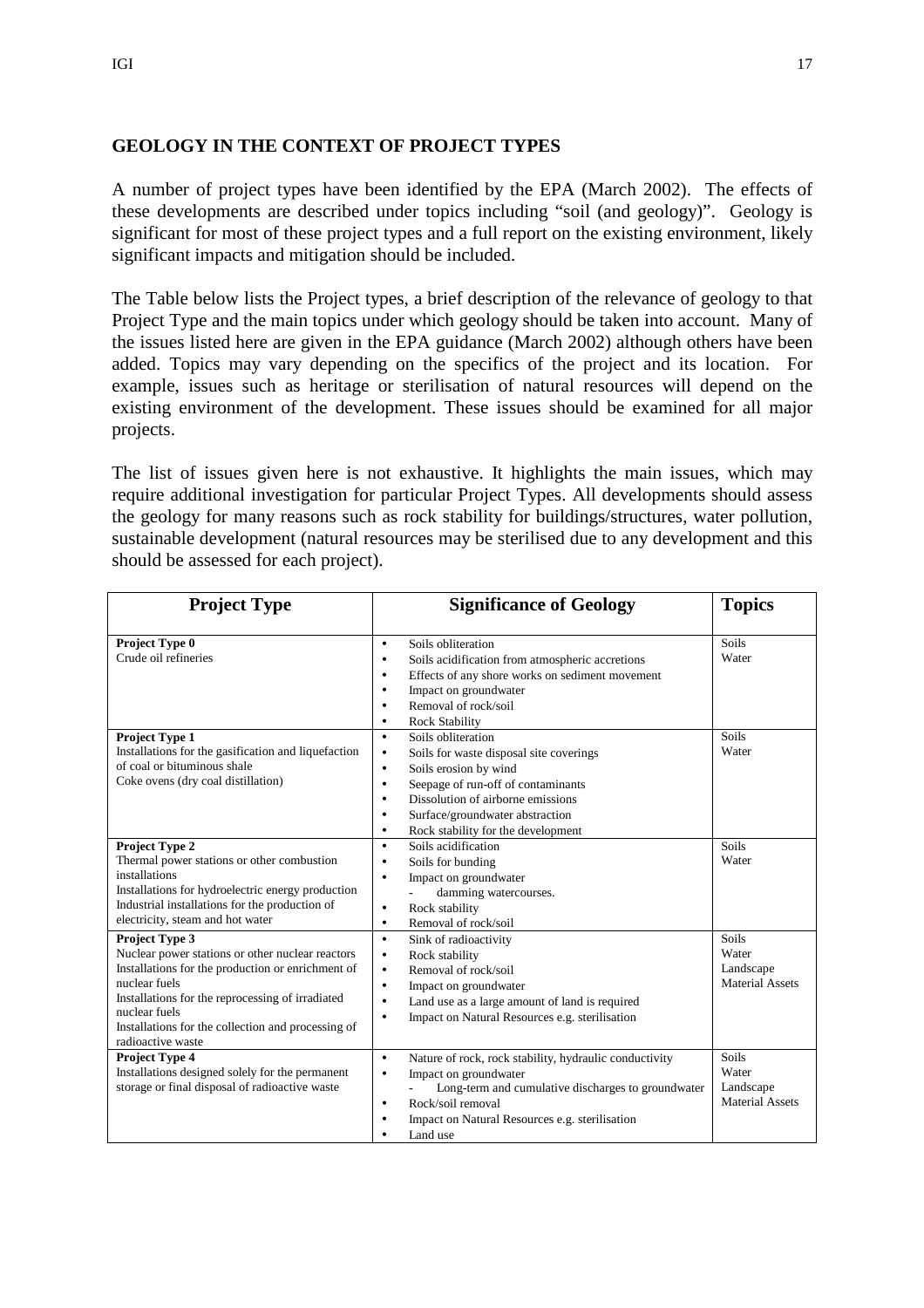| <b>Project Type</b>                                                                                                                                                                                                                                                                                                                                                                                                                                                                                                                                                                                                                                 | <b>Significance of Geology</b>                                                                                                                                                                                                                                                                                                                                                                                                                                                                                                                                                                                      | <b>Topics</b>                            |
|-----------------------------------------------------------------------------------------------------------------------------------------------------------------------------------------------------------------------------------------------------------------------------------------------------------------------------------------------------------------------------------------------------------------------------------------------------------------------------------------------------------------------------------------------------------------------------------------------------------------------------------------------------|---------------------------------------------------------------------------------------------------------------------------------------------------------------------------------------------------------------------------------------------------------------------------------------------------------------------------------------------------------------------------------------------------------------------------------------------------------------------------------------------------------------------------------------------------------------------------------------------------------------------|------------------------------------------|
| Project Type 5<br>Integrated works for the initial melting of cast<br>iron and steel<br>Iron and steelworks, including foundries, forges,<br>drawing plants and rolling mills<br>Installations for production of non-ferrous metals<br>Installations for pressing, drawing and stamping<br>of large castings<br>Installations for surface treatment and coating of<br>metals<br>Installations for the roasting and sintering of<br>metallic ores<br>Swaging by explosives<br>Storage of scrap iron                                                                                                                                                  | Nature of rock, rock stability<br>$\bullet$<br>Rock/soil removal<br>$\bullet$<br>Impact on groundwater.<br>$\bullet$                                                                                                                                                                                                                                                                                                                                                                                                                                                                                                | Soils<br>Water                           |
| Project Type 6<br>Installations for the extraction of asbestos or for<br>the processing and transformation of asbestos or<br>products containing asbestos                                                                                                                                                                                                                                                                                                                                                                                                                                                                                           | Impact of rainwater/surface run-off management system to<br>$\bullet$<br>avoid contamination of groundwater                                                                                                                                                                                                                                                                                                                                                                                                                                                                                                         | Water                                    |
| Project Type 7<br>Processing and chemical industries<br>Installations for manufacturing, packing, loading<br>or placing in cartridges of gunpowder or<br>explosives<br>Installations for the manufacture of cement<br>Installations for treatment of intermediate<br>products and production of chemicals<br>Installations for the production of pesticides and<br>pharmaceutical products, paints and varnishes,<br>elastomers, peroxides and elastomer based<br>products<br>Storage facilities for petrochemical and chemical<br>products<br>Installations for the manufacture of glass<br>Installations for the manufacture of mineral<br>fibres | Rock/soil stability<br>$\bullet$<br>Contamination of soil by discharges<br>$\bullet$<br>Impact on groundwater<br>$\bullet$<br>Abstraction and discharge<br>Leakage of effluent<br>Leakage of stored chemicals<br>Impact on Natural Resources e.g. sterilisation<br>$\bullet$                                                                                                                                                                                                                                                                                                                                        | Soils<br>Water<br><b>Material Assets</b> |
| Project Type 8<br>Railway lines<br>Tramways<br>Elevated or underground railways                                                                                                                                                                                                                                                                                                                                                                                                                                                                                                                                                                     | Rock/Soil stability<br>$\bullet$<br>Rail ballast sources<br>$\bullet$<br>Induced erosion<br>$\bullet$<br>Impact on groundwater<br>$\bullet$<br>Use of herbicides<br>$\overline{a}$<br>Land use<br>$\bullet$                                                                                                                                                                                                                                                                                                                                                                                                         | Soils<br>Water<br><b>Material Assets</b> |
| Project Type 9<br>Aerodromes<br>Runways                                                                                                                                                                                                                                                                                                                                                                                                                                                                                                                                                                                                             | Impact on Natural Resources e.g. sterilisation<br>$\bullet$<br>Rock/soil contamination due to fuel spillage<br>$\bullet$<br>Loss of soil profiles during construction<br>Rock/soil stability<br>$\bullet$<br>Impact on groundwater<br>$\bullet$<br>Reduced groundwater percolation due to<br>introduction of large hard surfaced and compacted<br>earth areas<br>Contamination due to spillages/leakages<br>Use of pesticides or fertilisers<br>Impact of de-icing agents, dumped fuels, and fire-<br>$\overline{\phantom{a}}$<br>fighting materials<br>Impact on Natural Resources e.g. sterilisation<br>$\bullet$ | Soils<br>Water<br><b>Material Assets</b> |
| Project Type 10<br>Ports<br>Sea-water marinas<br>Fresh-water marinas                                                                                                                                                                                                                                                                                                                                                                                                                                                                                                                                                                                | Impact on rock/soils<br>$\bullet$<br>Excavation<br>$\mathcal{L}^{\pm}$<br>Stability<br>Erosion<br>Spoil deposition/removal<br>Erosion and siltation<br>Impact on groundwater<br>$\bullet$<br><b>Spillages</b><br>Seepage from storage areas                                                                                                                                                                                                                                                                                                                                                                         | Soils<br>Water                           |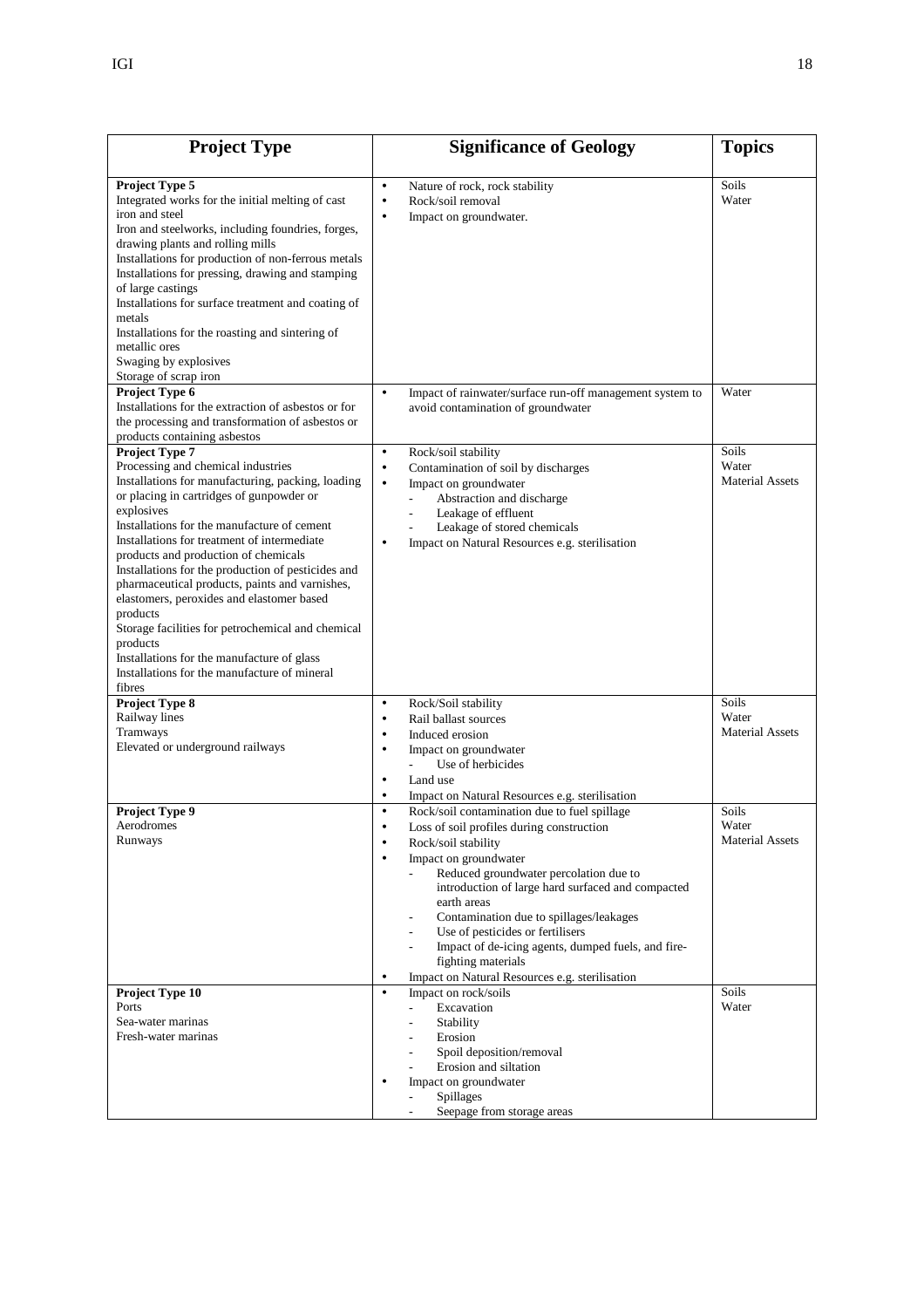| <b>Project Type</b>                                                                                                                                                                                                                                                                                            | <b>Significance of Geology</b>                                                                                                                                                                                                                                                                                                                                                                                                                                                                                                                                                                                                                                                                                                                       | <b>Topics</b>                                     |
|----------------------------------------------------------------------------------------------------------------------------------------------------------------------------------------------------------------------------------------------------------------------------------------------------------------|------------------------------------------------------------------------------------------------------------------------------------------------------------------------------------------------------------------------------------------------------------------------------------------------------------------------------------------------------------------------------------------------------------------------------------------------------------------------------------------------------------------------------------------------------------------------------------------------------------------------------------------------------------------------------------------------------------------------------------------------------|---------------------------------------------------|
| Project Type 11<br>Use of cultivated lands or semi-natural areas for<br>intensive agricultural purposes<br>Initial afforestation<br>Replacement of broadleaf high forests with<br>conifers<br>Land reclamation for the purpose of conversion<br>to another type of landuse<br>Reclamation of land from the sea | Nature of rock/soil<br>$\bullet$<br>Erosion<br>$\overline{a}$<br>Stability/settlement<br>L.<br>Drainage<br>$\qquad \qquad \blacksquare$<br>Flooding<br>$\overline{a}$<br>Removal of rock/soil<br>Alteration of soil structure/fertility<br>Impact on groundwater<br>٠<br>Impact on Natural Resources e.g. sterilisation<br>$\bullet$                                                                                                                                                                                                                                                                                                                                                                                                                 | Soils<br>Water                                    |
| Project Type 12<br>Water management projects for agriculture<br>Water impoundment (including hydroelectric<br>generation)<br>Canalisation<br>Flood relief                                                                                                                                                      | Nature of rock/soil<br>$\bullet$<br>Erosion<br>$\overline{a}$<br>Excavation/Stability<br>$\frac{1}{2}$<br>Deposition of soil<br>Loss of/changes to soil<br>Impact on groundwater<br>$\bullet$<br>Changes to the physical, chemical and biotic<br>characteristics of water bodies<br>Effects on flow regime<br>Changes to water table<br>Impact on geological heritage<br>$\bullet$                                                                                                                                                                                                                                                                                                                                                                   | Soils<br>Water<br>Heritage                        |
| Project Type 13<br>Intensive animal rearing<br>Pig-rearing installations<br>Poultry-rearing installations                                                                                                                                                                                                      | Nature of Rock/soil<br>$\bullet$<br>Transmissivity and hydraulic conductivity of rock<br>$\overline{a}$<br>Nutrient levels in soils<br>٠<br>Assimilative capacity of soils<br>$\bullet$<br>Impact on groundwater<br>$\bullet$<br>Leakage from effluent (including during<br>transportation)<br>Pollution by contaminated run-off/seepage<br>Dumping of carcasses<br>Location and timing of slurry spreading                                                                                                                                                                                                                                                                                                                                          | Soils.<br>Water.                                  |
| Project Type 14<br>Salmonid breeding installations                                                                                                                                                                                                                                                             | Impact on groundwater<br>$\bullet$<br>Abstraction and discharges (land based only)                                                                                                                                                                                                                                                                                                                                                                                                                                                                                                                                                                                                                                                                   | Water                                             |
| Project Type 15<br>Peat extraction                                                                                                                                                                                                                                                                             | Nature of rock<br>$\bullet$<br>Impact on groundwater<br>$\bullet$<br>Susceptibility to water and wind erosion<br>$\overline{a}$<br>Effects of drainage/lowered water table<br>$\overline{\phantom{a}}$<br>Changes of soil texture, drainage, chemistry<br>Pollution of surface waters by peat silt.<br>Changes in bed and oxygen conditions<br>Changes in flowrates/downstream effects<br>Impact on geological heritage<br>$\bullet$                                                                                                                                                                                                                                                                                                                 | Soils.<br>Water.<br>Material Assets.<br>Heritage. |
| Project Type 16<br>Major drilling projects<br>Geothermal drilling<br>Drilling for storage of nuclear waste material<br>Drilling for major water supplies                                                                                                                                                       | Nature of rock/soil<br>$\bullet$<br>Stability of rock<br>$\overline{a}$<br>Extraction/deposition of drilled material<br>-<br>Capacity of existing regime to sustain extraction<br>$\overline{\phantom{0}}$<br>Capacity of existing regime to sustain containment<br>$\overline{a}$<br>(of nuclear waste)<br>Contamination due to leakage/spillage<br>$\overline{\phantom{a}}$<br>Subsidence potential<br>$\overline{\phantom{a}}$<br>Impact on groundwater<br>$\bullet$<br>Contamination potential with particular reference to<br>the development of contaminated groundwater and<br>migration over long time periods<br>Depletion of reserves<br>Effects on surface waters/wetlands<br>Impact on Natural Resources e.g. sterilisation<br>$\bullet$ | Soils.<br>Water.<br>Material Assets.              |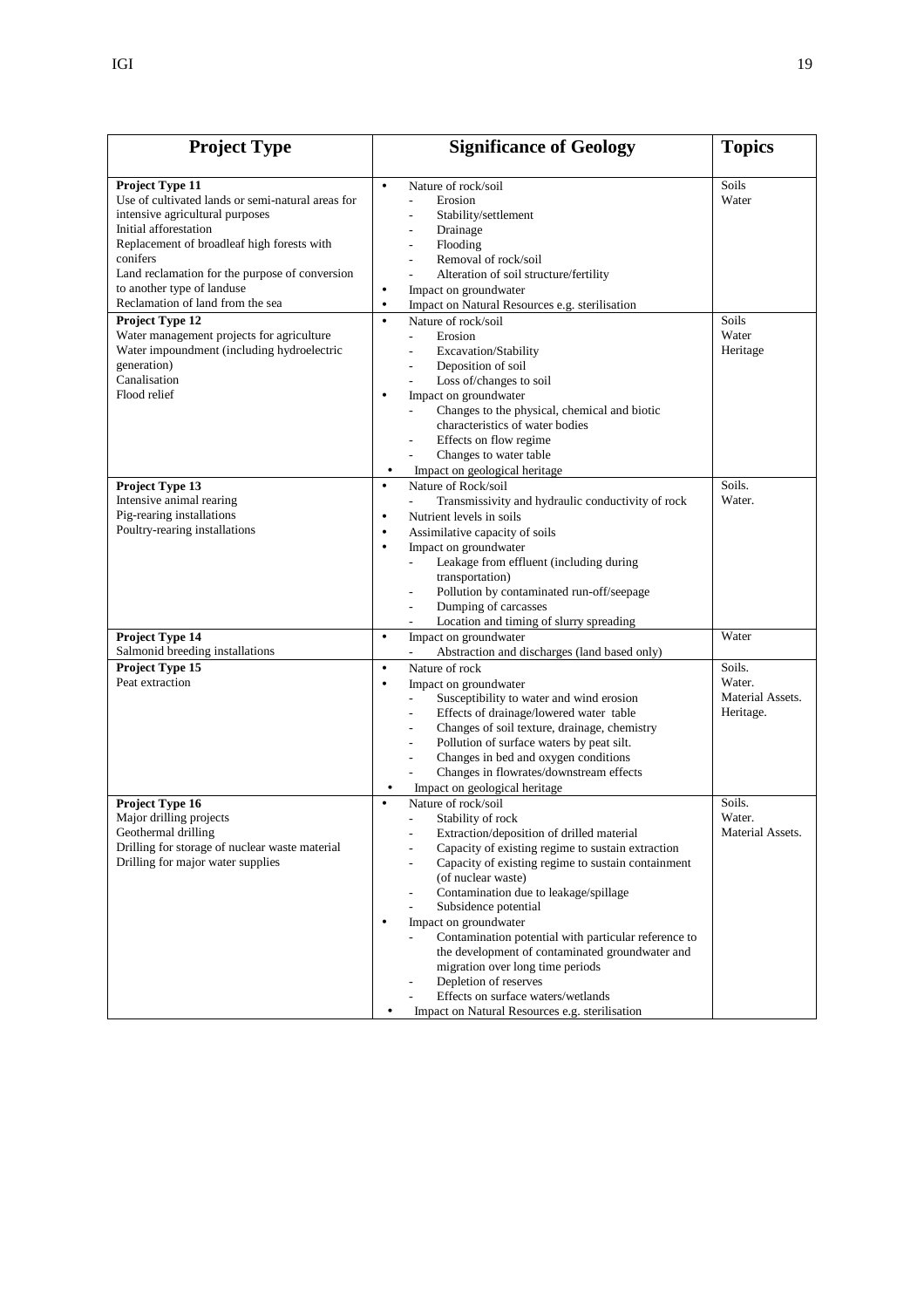| <b>Project Type</b>                                                                                                                                                                                                                                                                                                                                        | <b>Significance of Geology</b>                                                                                                                                                                                                                                                                                                                                                                                                                                                                                                                                                                                                                                                                                                        | <b>Topics</b>                                                 |
|------------------------------------------------------------------------------------------------------------------------------------------------------------------------------------------------------------------------------------------------------------------------------------------------------------------------------------------------------------|---------------------------------------------------------------------------------------------------------------------------------------------------------------------------------------------------------------------------------------------------------------------------------------------------------------------------------------------------------------------------------------------------------------------------------------------------------------------------------------------------------------------------------------------------------------------------------------------------------------------------------------------------------------------------------------------------------------------------------------|---------------------------------------------------------------|
| Project Type 17<br>Mining (opencast)<br>Mineral extraction, by surface or underground<br>methods of material other than sand, gravel,<br>stone or clay, i.e., minerals as defined under the<br>Minerals Development Acts, including metal<br>ores, coal and a variety of industrial minerals<br>Surface industrial installations for extraction of<br>ores | Nature of rock/soil<br>$\bullet$<br>Stability of soil and rock<br>Potential for subsidence<br>$\overline{\phantom{a}}$<br>.Effects of vibration from blasting<br>$\overline{\phantom{a}}$<br>Transmissivity and hydraulic conductivity of rock<br>Impact on Groundwater<br>$\bullet$<br>Contamination from surface or underground mine<br>workings<br>Acid mine drainage<br>Lowering of water table<br>Contamination from tailings or waste rock<br>Potential for post-mining contamination due to<br>effects of dewatering workings<br>Impact on Geological Heritage<br>$\bullet$<br>Land-use change, effects on agriculture due to mining<br>$\bullet$<br>activities<br><b>Consumption of finite Natural Resources</b><br>$\bullet$ | Soils<br>Water<br>Heritage<br><b>Material Assets</b>          |
| Project Type 18<br>Quarrying of sand, gravel, stone or clay                                                                                                                                                                                                                                                                                                | Nature of rock/unconsolidated sediments/soil<br>$\bullet$<br>Stability of rock<br>$\overline{a}$<br>Potential for erosion/subsidence<br>Effects of vibration from blasting<br>Transmissivity and hydraulic conductivity of rock<br>Impact on Groundwater<br>$\bullet$<br>Contamination accidental spills<br>Lowering of water table<br>Impact on geological heritage<br>٠<br>Land-use change, effects on agriculture due to quarrying<br>$\bullet$<br>activities<br>Consumption of finite Natural Resources<br>٠                                                                                                                                                                                                                      | Soils<br>Water<br>Cultural Heritage<br><b>Material Assets</b> |
| Project Type 19<br>Fossil fuel extraction<br>Extraction of petroleum<br>Extraction of natural gas (on-shore and off-<br>shore)<br>Surface industrial installations                                                                                                                                                                                         | Nature of rock/soil<br>$\bullet$<br>Stability of rock<br>Potential for subsidence<br>$\overline{a}$<br>Transmissivity and hydraulic conductivity of rock<br>Impact on groundwater<br>$\bullet$<br>Potential of leakage/spillage<br>Impacts on groundwater chemistry/dynamics<br><b>Consumption of finite Natural Resources</b><br>٠                                                                                                                                                                                                                                                                                                                                                                                                   | Soils<br>Water<br><b>Material Assets</b>                      |
| Project Type 20<br>Linear developments<br>Installations for carrying, oil, gas, steam and hot<br>water<br>Installations for transmission of electrical energy<br>by overhead cables<br>Overground aqueducts<br>Ski-lifts and cable-cars                                                                                                                    | Nature of rock/soil<br>$\bullet$<br>Removal/excavation of rock/soil<br>(temporary/permanent)<br>Sourcing fill material<br>Soil contamination.<br>Potential for subsidence<br>Impact on groundwater<br>Interference with watercourses during construction<br>Ground/surface water quality impairment due to<br>leakage<br>Impact on Geological Heritage<br>٠<br>Impact on Natural Resources e.g. sterilisation                                                                                                                                                                                                                                                                                                                         | Soils.<br>Water.<br>Material Assets.<br>Heritage.             |
| Project Type 21<br>Storage facilities<br>Installations for the surface storage of natural gas<br>Installations for surface storage of fossil fuels<br>Storage facilities for petroleum<br>Installations for underground storage of<br>combustible gases                                                                                                    | Nature of rock/soil<br>$\bullet$<br>Stability of rock<br>$\overline{\phantom{a}}$<br>Potential for subsidence<br>$\frac{1}{2}$<br>Transmissivity and hydraulic conductivity of rock<br>$\overline{a}$<br>Disturbance during excavation<br>Seepage from storage of fossil fuel<br>Long term effects of soil contamination<br>Impact on groundwater<br>$\bullet$<br>Surface run-off water<br>Leakage of hydrocarbons to ground or surface water                                                                                                                                                                                                                                                                                         | Soils<br>Water                                                |
| Project Type 22<br>Installations for industrial briquetting of coal and<br>lignite                                                                                                                                                                                                                                                                         | $\bullet$<br>Nature of rock/soil for construction<br>Stability of rock<br>$\overline{a}$<br>Surface run-off and groundwater contamination<br>٠                                                                                                                                                                                                                                                                                                                                                                                                                                                                                                                                                                                        | Soils<br>Water                                                |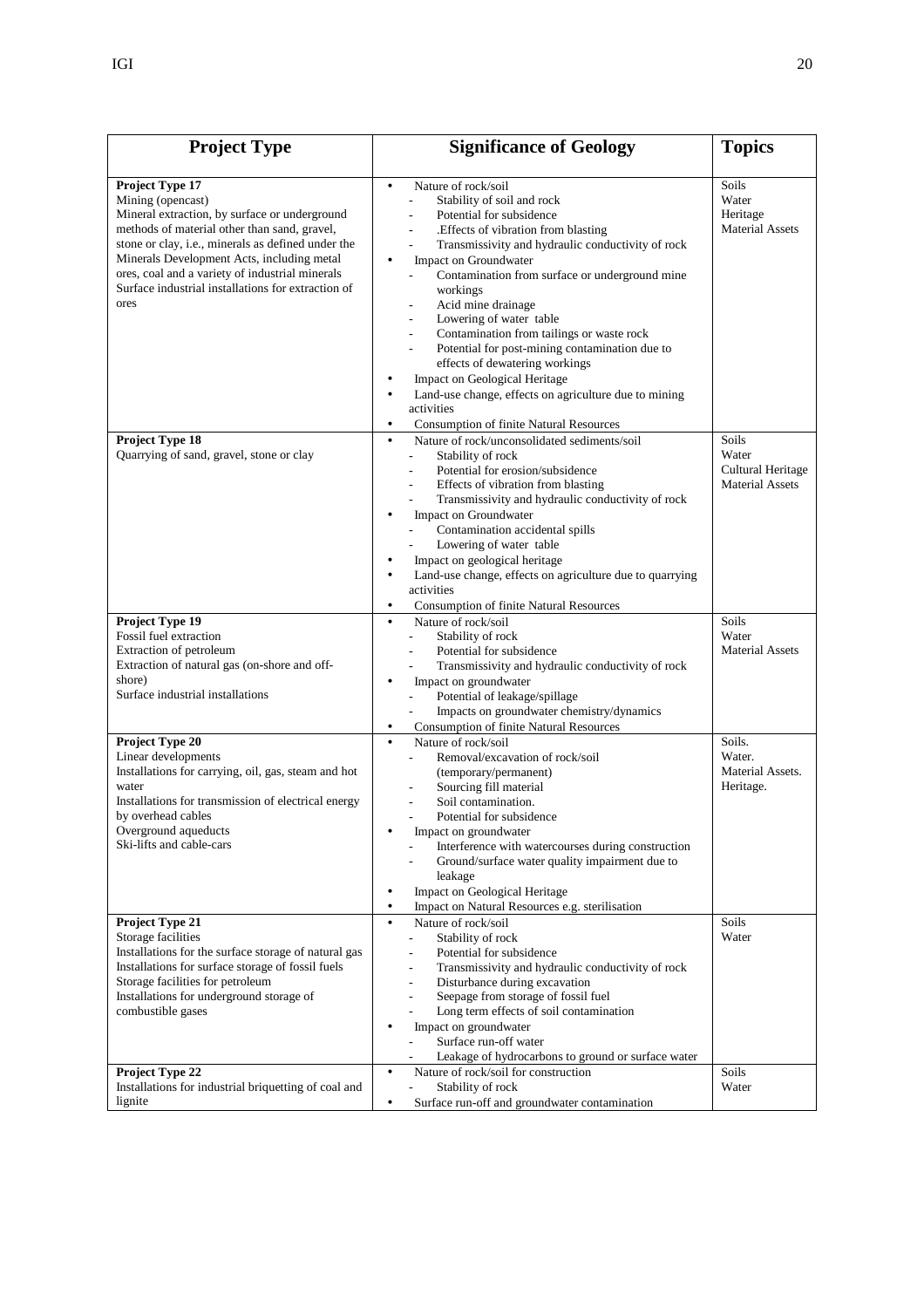| <b>Project Type</b>                                                                                                                                                                                                                                                                                                                                                    | <b>Significance of Geology</b>                                                                                                                                                                                                                                                                                                                                                                                                                                                                                                        | <b>Topics</b>                            |
|------------------------------------------------------------------------------------------------------------------------------------------------------------------------------------------------------------------------------------------------------------------------------------------------------------------------------------------------------------------------|---------------------------------------------------------------------------------------------------------------------------------------------------------------------------------------------------------------------------------------------------------------------------------------------------------------------------------------------------------------------------------------------------------------------------------------------------------------------------------------------------------------------------------------|------------------------------------------|
| Project Type 23<br>Installations for metal fabrication, including<br>production of boilers, reservoirs, tanks, other<br>sheet metal containers, engines, vehicles, ships,<br>aircraft or railway equipment<br>Test benches for engines, turbines or reactors                                                                                                           | Nature of rock/soil for construction<br>$\bullet$<br>Stability of rock<br>Impact on groundwater<br>Liquid waste (engine oil and kerosene solvents, etc)                                                                                                                                                                                                                                                                                                                                                                               | Soils<br>Water                           |
| Project Type 24<br>Food industry production facilities<br>Installations for the manufacture of the<br>following: Vegetable and animal oils and fats;<br>Packing and canning of animal and vegetable<br>products; Confectionery and syrup; Starch; Fish-<br>meal and fish oil; Sugar; Dairy products<br>Installations for commercial brewing, distilling<br>and malting | Nature of rock/soils<br>$\bullet$<br>Transmissivity and hydraulic conductivity of rock<br>$\overline{a}$<br>Effects of land-spreading of wastes (particularly in<br>dairy sector)<br>Impact on groundwater<br>$\bullet$<br>Pollution from discharges/effluent (addition of<br>nutrients, organic materials).<br>Abstraction                                                                                                                                                                                                           | Soils<br>Water                           |
| Project Type 25<br>Installations for the slaughter of animals                                                                                                                                                                                                                                                                                                          | Nature of rock/soils<br>$\bullet$<br>Transmissivity and conductivity of rock.<br>Impact on groundwater<br>Pollution due to high BOD content of waste<br>Contaminants such as feathers and fat (suspended<br>solids impacts)<br>Temperature increase<br>Run-off<br>$\overline{a}$                                                                                                                                                                                                                                                      | Soils<br>Water                           |
| Project Type 26<br>Textile and leather processing<br>Installations for the following: Scouring,<br>degreasing or bleaching wool; Leather tanning or<br>dressing; Fell-mongering; Fibre-dying                                                                                                                                                                           | Nature of rock/soils<br>$\bullet$<br>Transmissivity and hydraulic conductivity of rock.<br>Impact on groundwater<br>Abstraction (requirements for hot water are<br>substantial)<br>Assimilative capacity of receiving water<br>Contamination of ground and surface waters<br>Effects of dyes<br>$\overline{\phantom{0}}$<br>Effects of biocides and moth proofing agents                                                                                                                                                              | Soils<br>Water                           |
| Project Type 27<br>Timber based products<br>Installations for the production of the following:<br>Fibre board, particle board or plywood; Pulp,<br>paper or board; Cellulose (processing and<br>production)                                                                                                                                                            | Nature of rock/soils<br>$\bullet$<br>Transmissivity and hydraulic conductivity of rock<br>Soil type<br>Impact on groundwater<br>Abstraction<br>Discharges of effluent<br>Chemical spillage<br>$\overline{a}$<br>Leakage on disposal                                                                                                                                                                                                                                                                                                   | Soils<br>Water                           |
| Project Type 28<br>Development projects<br><b>Industrial</b> estates<br>Urban development projects<br>Holiday villages<br>Stationary caravans or trailers<br>Hotel complexes                                                                                                                                                                                           | Nature of rock/soils<br>$\bullet$<br>Transmissivity and hydraulic conductivity of rock<br>Stability of rock<br>Impact on groundwater<br>Supply capacity<br>Effluent disposal capacity<br>Water table effects<br>Impact on Natural Resources e.g. sterilisation<br>٠                                                                                                                                                                                                                                                                   | Soils<br>Water<br><b>Material Assets</b> |
| Project Type 29<br>Motorways<br>Other roads<br><b>Bridges</b><br>Permanent racing and test tracks for cars and<br>motor cycles                                                                                                                                                                                                                                         | Nature of rock/soils<br>$\bullet$<br>Transmissivity and hydraulic conductivity of rock<br>$\overline{\phantom{0}}$<br>Stability of rock<br>$\overline{a}$<br>Erosion<br>$\overline{a}$<br>Impact on groundwater<br>Interference with drainage patterns<br>$\overline{a}$<br>Run-off pollutants<br>$\overline{a}$<br>Construction impacts to watercourse<br>Effects of de-icing chemicals and herbicides<br>$\overline{\phantom{0}}$<br>Potential for accidental spills<br>Impact on Natural Resources e.g. sterilisation<br>$\bullet$ | Soils<br>Water<br><b>Material Assets</b> |
| Project Type 30<br>Waste water treatment plants                                                                                                                                                                                                                                                                                                                        | Nature of rock/soils<br>$\bullet$<br>Transmissivity and hydraulic conductivity of rock<br>$\overline{a}$<br>Rock stability<br>$\overline{a}$<br>Impact on groundwater<br>Contamination by uncontrolled surface run-off<br>Pathogens released with water                                                                                                                                                                                                                                                                               | Soils<br>Water                           |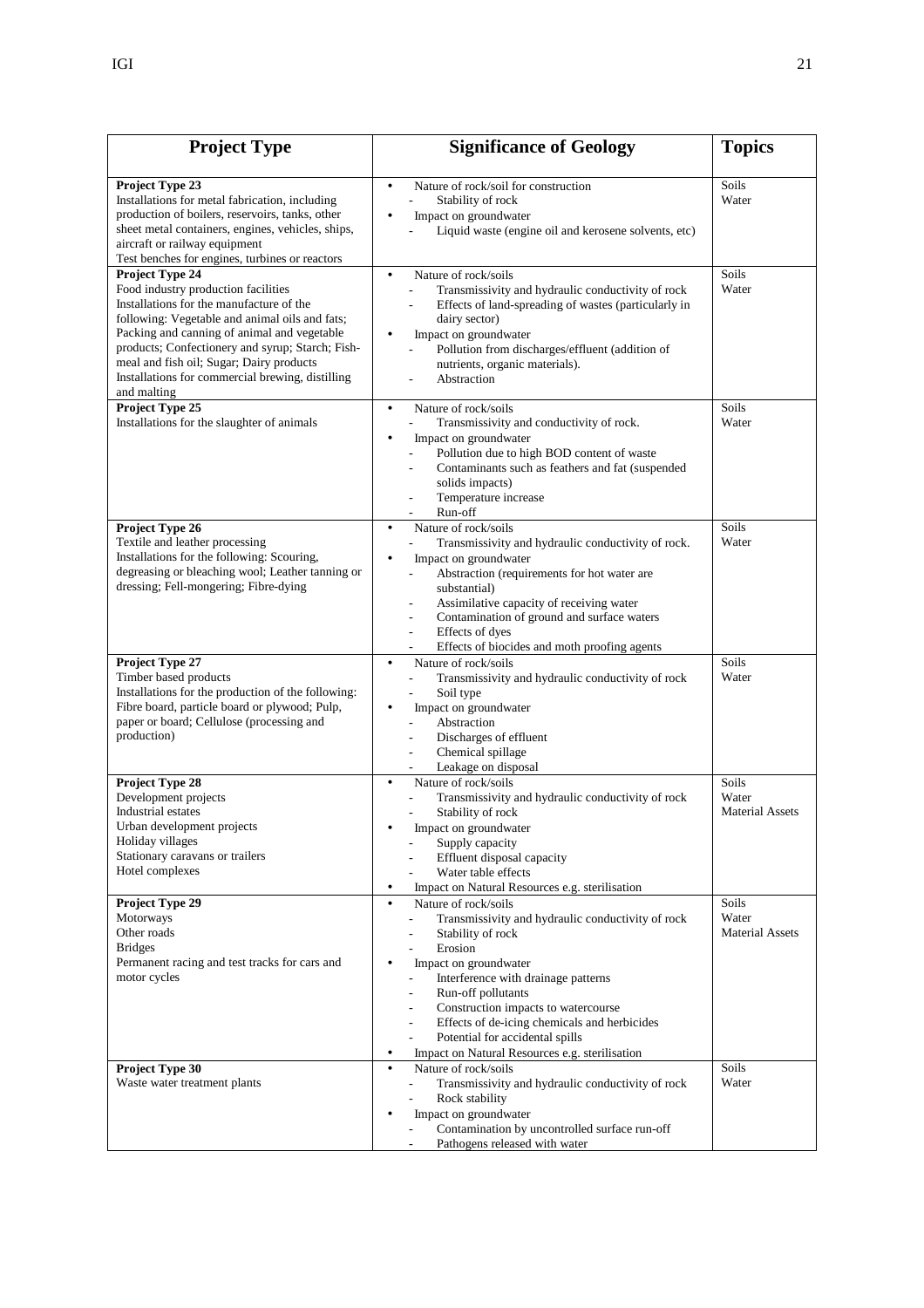| <b>Project Type</b>                                                                                                                            | <b>Significance of Geology</b>                                                                                                                                                                                                                                                                                                                                                                                                            | <b>Topics</b>         |
|------------------------------------------------------------------------------------------------------------------------------------------------|-------------------------------------------------------------------------------------------------------------------------------------------------------------------------------------------------------------------------------------------------------------------------------------------------------------------------------------------------------------------------------------------------------------------------------------------|-----------------------|
| <b>Project Type 31</b><br>Installations for the disposal of industrial and<br>domestic waste<br>Sludge deposition sites<br>Landfill operations | Nature of rock/soils<br>٠<br>Rock stability<br>Need for material capping.<br>$\overline{\phantom{0}}$<br>Deterioration of capping soils due to upward<br>$\overline{\phantom{0}}$<br>migration of contaminants<br>Transmissivity and hydraulic conductivity of rock<br>Impact on groundwater<br>٠<br>Contamination by uncontrolled surface run-off<br>Contamination of groundwater by leachates<br>Movements of contaminated groundwaters | Soils<br>Water        |
| Project Type 32<br>Hazardous waste<br><b>Incinerators</b><br>Chemical treatment plants                                                         | Nature of rock/soils<br>٠<br>Transmissivity and hydraulic conductivity of rock<br>Rock stability<br>Impact on groundwater<br>Contamination of surface and groundwater<br>Dissolved airborne contaminants                                                                                                                                                                                                                                  | <b>Soils</b><br>Water |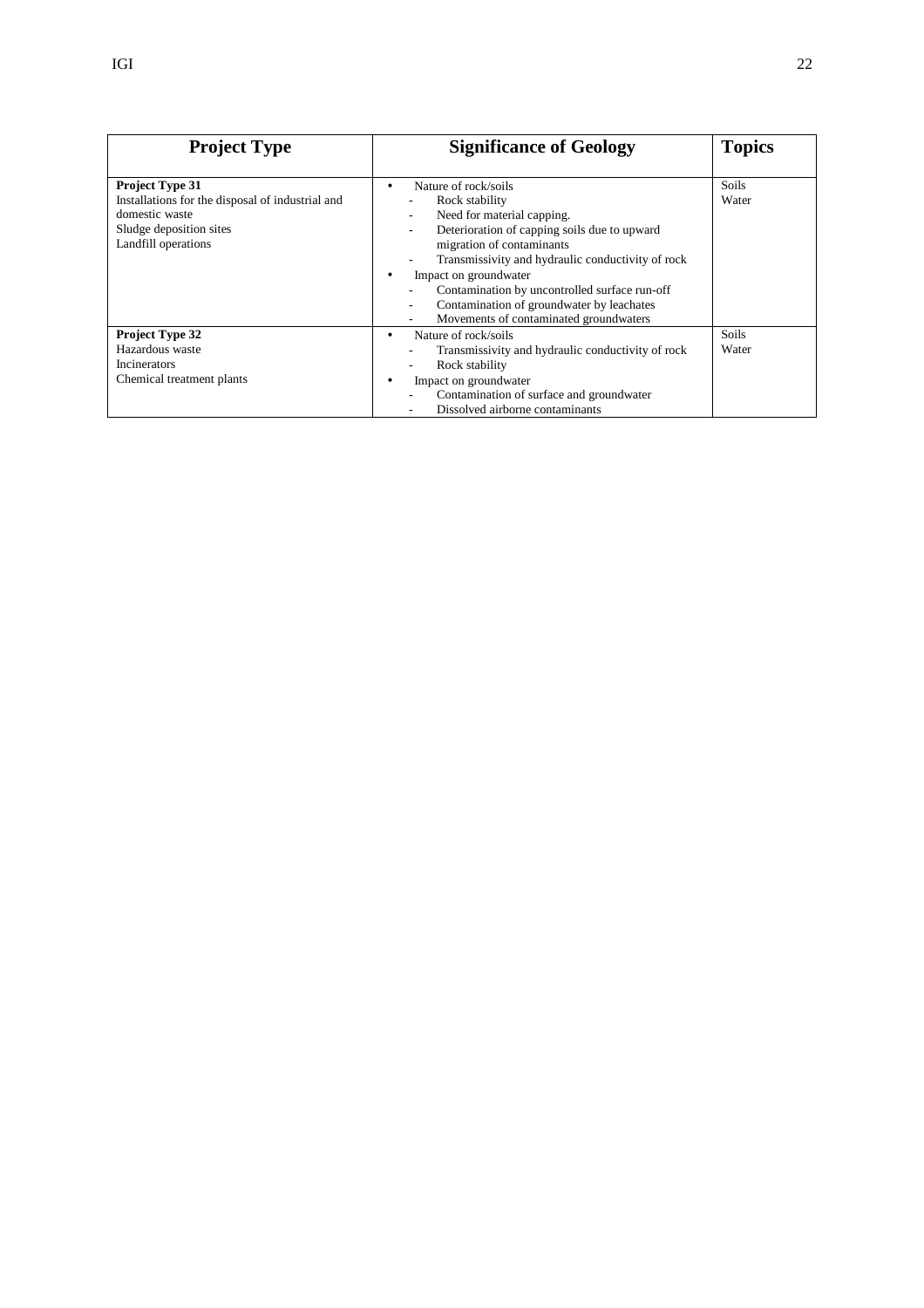# **APPENDIX**

# **INFORMATION BODIES**

Environmental Protection Agency (EPA) (Web site: www.epa.ie) Geological Survey of Ireland (GSI) (Web site: www.gsi.ie) Teagasc Met Eireann Local Authorities Radiological Protection Institute of Ireland Dúchas Bord na Mona ENFO The Heritage Council Irish Aviation Authority Department of Communication, Marine and Natural Resources Department of Justice, Equality and Law Reform Department of the Environment and Local Government Institute of Geologists of Ireland (Web site: www.igi.ie)

# **LEGISLATION**

# *EU Directives*

- 1. Council Directive 85/337/EEC on the assessment of the effects of certain public and private projects on the environment.
- 2. Council Directive 97/11/EC amending Directive 85/337/EEC on the assessment of the effects of certain public and private projects on the environment.

# *Irish Legislation*

- 1. European Communities (Environmental Impact Assessment) Regulations, 1989 (S.I. No. 349 of 1989).
- 2. European Communities (Environmental Impact Assessment) (Amendment) Regulations, 1994 (S.I. No. 84 of 1994).
- 3. European Communities (Environmental Impact Assessment) (Amendment) Regulations, 1996 (S.I. No. 101 of 1996).
- 4. European Communities (Environmental Impact Assessment) (Amendment) Regulations, 1998 (S.I. No. 351 of 1998).
- 5. European Communities (Environmental Impact Assessment) (Amendment) Regulations, 1999 (S.I. No. 93 of 1999).
- 6. European Communities (Environmental Impact Assessment) (Amendment) Regulations, 2000 (S.I. No. 450 of 2000).
- 7. European Communities (Environmental Impact Assessment) (Amendment) Regulations, 2001 (S.I. No. 538 of 2001).

# *Planning and Development Acts and Regulations*

- 1. Planning and Development Act, 2000 (No. 30 of 2000).
- 2. Local Government (Planning and Development) Regulations, 1994 (S.I. No. 86 of 1994).
- 3. Local Government (Planning and Development) Regulations, 1999 (S.I. No. 92 of 1999).